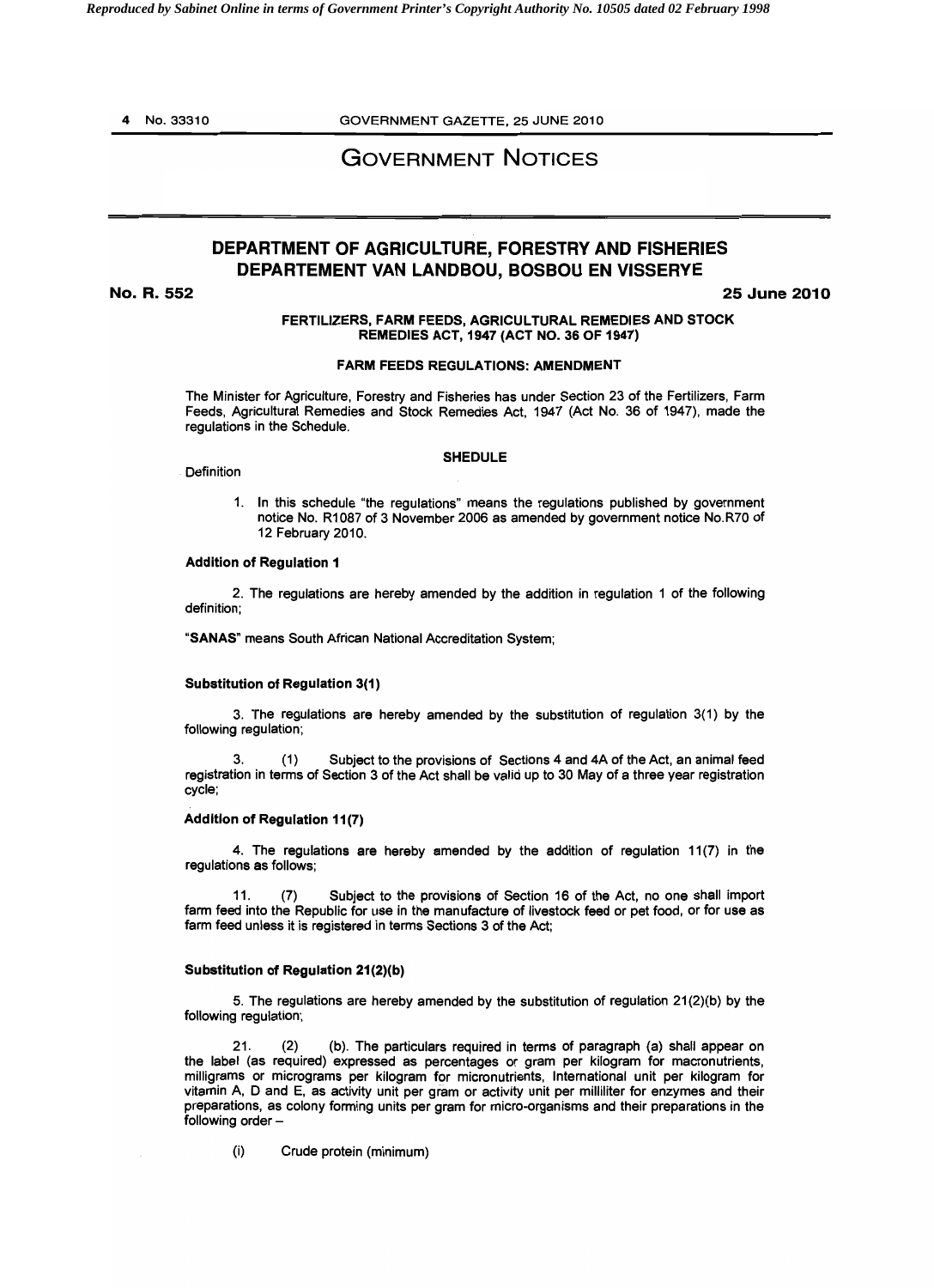# STAATSKOERANT, 25 JUNIE 2010 NO. 33310 5

- (ii) Equivalent crude protein from non-protein nitrogen (maximum)<br>(iii) Amino acids (minimum)
- (iii) Amino acids (minimum)<br>(iv) Moisture (maximum)
- Moisture (maximum)
- (v) Crude fat (minimum and/or maximum)
- (vi) Crude fiber (minimum and/or maximum)<br>(vii) Calcium (minimum and/or maximum)
- (vii) Calcium (minimum and/or maximum)
- Phosphorus (minimum)
- (ix) Other mineral guarantees
- (x) Vitamins (minimum)<br>(xi) Total sugar as inver
- (xi) Total sugar as invert (minimum)<br>(xii) Viable micro-organisms producing
- (xii) Viable micro-organisms producing lactic acid (minimum)
- Other guarantees (minimum)

# Substitution of Regulation  $22(1)(g)$

6. The regulations are hereby amended by the substitution of regulation  $22(1)(g)$  by the following regulation;

 $22.$  (1) (g). The information that is required to appear in the "Average analysis" or "analysis" shall be listed in the following order

(i) Crude protein (ii) Moisture (iii) Crude fat/oil (iv) Crude fiber (v) Crude Ash (vi) Calcium (optional) (vii) Phosphorus (optional)

#### Substitution of Regulation 22(1 )(h)

7. The regulations are hereby amended by the substitution of regulation 22(1)(h) by the following regulation;

22. (1) (h). The average analysis shall be expressed in terms of percentages or gram per kilogram for macro-nutrients, milligrams or micrograms per kilogram for micro-nutrients and international units per kilogram (IU/kg) for vitamin A and D. All guarantees shall be expressed on an as fed basis. Vitamin inclusion levels shall be those in the pet food at the " best before" date;

### Substitution of Regulation 22(2)(a)

8. The regulations are hereby amended by the substitution of regulation 22(2)(a) by the following regulation;

22. (2) (a). A vignette, graphic. or pictoral presentation of a product on a pet food shall not misinterpret the contents of the package. When a graphic or picture of animal protein, vegetables, cereals and grains is used on the label it shall be used subject to the following rules

(i) Where a label shows graphics or pictorial of vegetables, fish. milk and eggs it shall mean that there is at least a 4%, of the ingredient appearing in the picture or graphic in the final product;

(ii) Where a label shows graphics or pictorial of cereals and/or grains, it shall mean that there is at least a 14%, of the ingredient appearing in the picture or graphic in the final product; and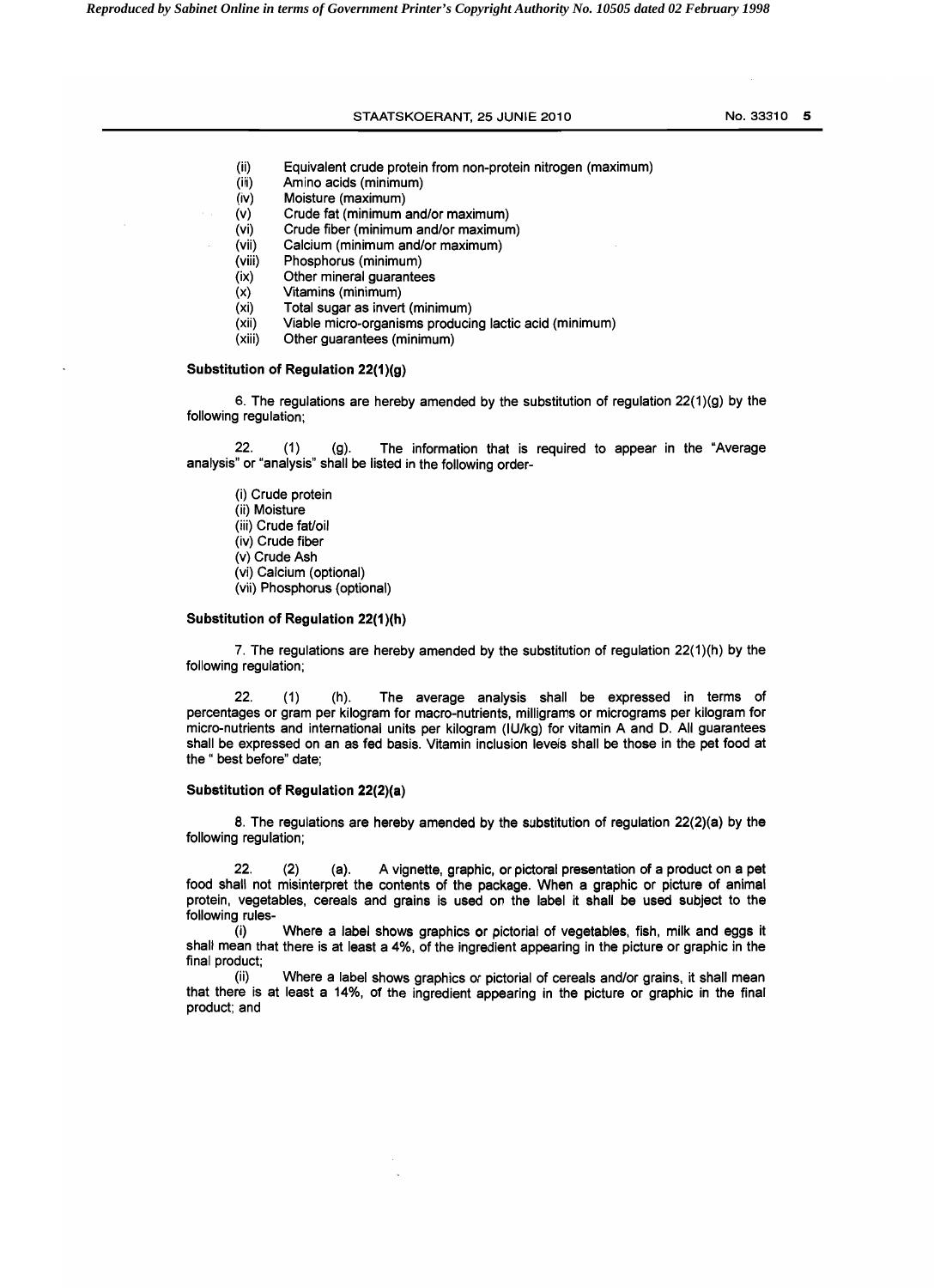# 6 NO.33310 GOVERNMENT GAZETTE, 25 JUNE 2010

(iii) Where a label shows graphics or pictorial of meat, it shall mean that there is at least a 26%, of the ingredient appearing in the picture or graphic in the final product.

# Substitution of Regulation 22(2)(m)(iv}

9. The regulations are hereby amended by the substitution of regulation  $22(2)(m)(iv)$  by the following regulation;

22. (2) (m) (iv) in the case of nutrients, the minimum content, expressed as set out in regulation  $22(1)(g)$ , shall clearly be indicated as part of the average analysis and shall follow the mandatory guarantees;

### Substitution of Regulation 22(2)(m)(vi)

10. The regulations are hereby amended by the substitution of regulation 22(2)(m)(vi) by the following regulation;

22. (2) (m) (vi) if particular attention is drawn to an inclusion as an optimum ratio then the inclusion ratio shall be shown in the analysis on the label;

#### Substitution of Regulation 22(2}(q)

11. The regulations are hereby amended by the substitution of regulation 22(2)(q) by the following regulation;

22. (2) (q) Statements of energy content shall only be permitted on the label if they are substantiated. Where a statement(s) that make reference to weight control or obesity is claimed on the label it shall be accompanied by a declaration of product energy content;

#### Substitution of Regulation 22(2)(u)

12. The regulations are hereby amended by the substitution of regulation  $22(2)(u)$  by the following regulation;

22. (2) (u) A reference to quality, nature, form, or other attributes of an ingredient shall not be made unless such reference is accurate and unless the ingredient imparts a distinctive characteristic to the pet food because it possesses that attribute. Reference to poor, low, inferior, undesirable ingredient(s) quality or substance shall not be permitted on pet food label;

### Substitution of Regulation 22(7}

13. The regulations are hereby amended by the substitution of regulation 22(7) by the following regulation;

22. (7) Not withstanding the provisions of subregulation (1) and subregulation (2) the Registrar may, on written request of the applicant grant certain exemptions from the stipulations of these subregulations under certain conditions;

#### Substitution of Regulation 24(3)(b)

14. The regulations are hereby amended by the substitution of regulation 24(3)(b) by the following regulation;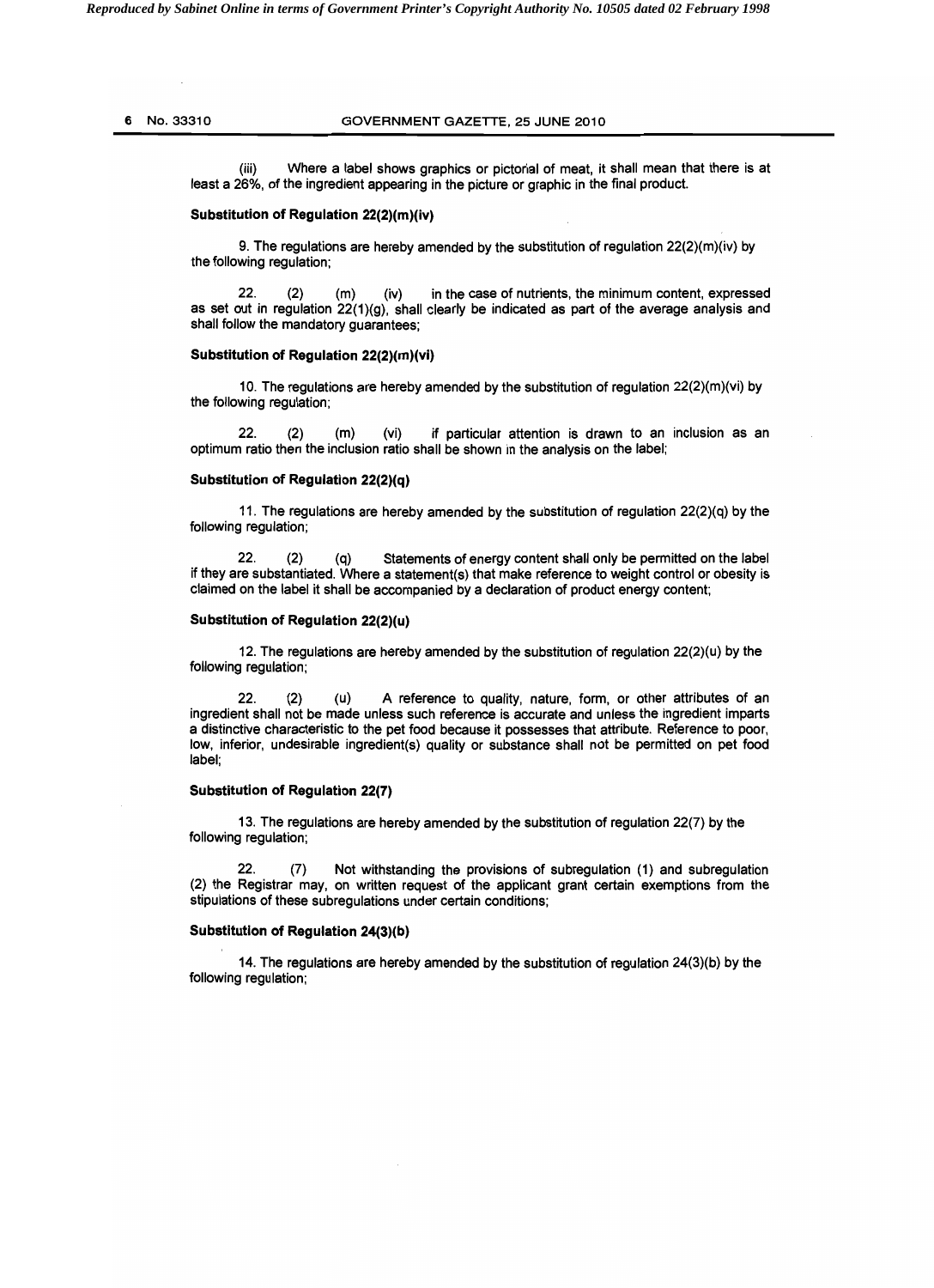STAATSKOERANT, 25 JUNIE 2010 No. 33310 7

24. (3) (b) be accompanied by two copies of a typed version of the advertisement in English and, if applicable, two copies of illustrations to be used in connection with that advertisement; and

### Substitution of Regulation 26

15. The Regulations are hereby amended by the substitution of regulation 26 by the following regulation;

26. (1) The site where the manufacturing facility is located shall be maintained so as to prevent contamination and enable the production of safe feed, such that

> (a) measures necessary to protect the site from any potential undesirable contaminants shall be in place and periodically reviewed to ensure they continue to be effective; and

sta f

(b) the site boundaries shall be clearly defined.

26. (2) All grounds within the site shall be finished and maintained to an appropriate standard, such that -

- (a) where natural drainage is inadequate, additional drainage shall be installed to avoid the risk of contamination of feedingstuffs;
- (b) where external storage is necessary, items shall be protected from contamination and deterioration;
- (c) wherever possible, all buildings shall be surrounded by a clear space. All immediate surrounding areas shall be kept clean, and effective pest control programmes shall be implemented; and
- (d) waste collection shall take place in a well-defined area.

26. (3) Premises and plant shall be designed, constructed and maintained to control the risk of product contamination, such that

- (a) the production process from reception to dispatch, shall be designed to permit adequate cleaning and/or disinfection in order to prevent personnel, product, facilities and equipment contamination and crosscontamination;
- (b) premises shall allow sufficient working space and storage to enable all operations to be carried out properly under safe and hygienic conditions;
- (c) the systems of working shall, where appropriate, be such as to reduce any potential physical, chemical or microbiological contamination risks;
- (d) there shall be an appropriate segregation between unprocessed and processed materials to minimise the risk of product cross-contamination;
- (e) segregation shall take into account the product flow, nature of materials, equipment, personnel, waste management, airflow, and air quality and services provision; and
- (f) manufacturing plants shall have adequate facilities for disposing of unused animal by-products remaining after the production of the products. Alternatively this material shall be sent to a processing plant or to an incineration or co-incineration plant.

26 (4) The fabric of the site, buildings and facilities shall be suitable for the intended purpose. The use of glass shall be avoided where necessary. The

- (a) walls shall be designed, constructed, finished and maintained to prevent the accumulation of dirt, to reduce condensation and mould growth and to facilitate cleaning;
- (b) wall/floor junctions and corners shall be covered to facilitate cleaning and disinfection; cavities in the surface of walls shall be avoided, where necessary, to prevent debris from accumulating and pest harbourage;
- (c) drainage shall not compromise product safety and shall flow away from high-risk areas;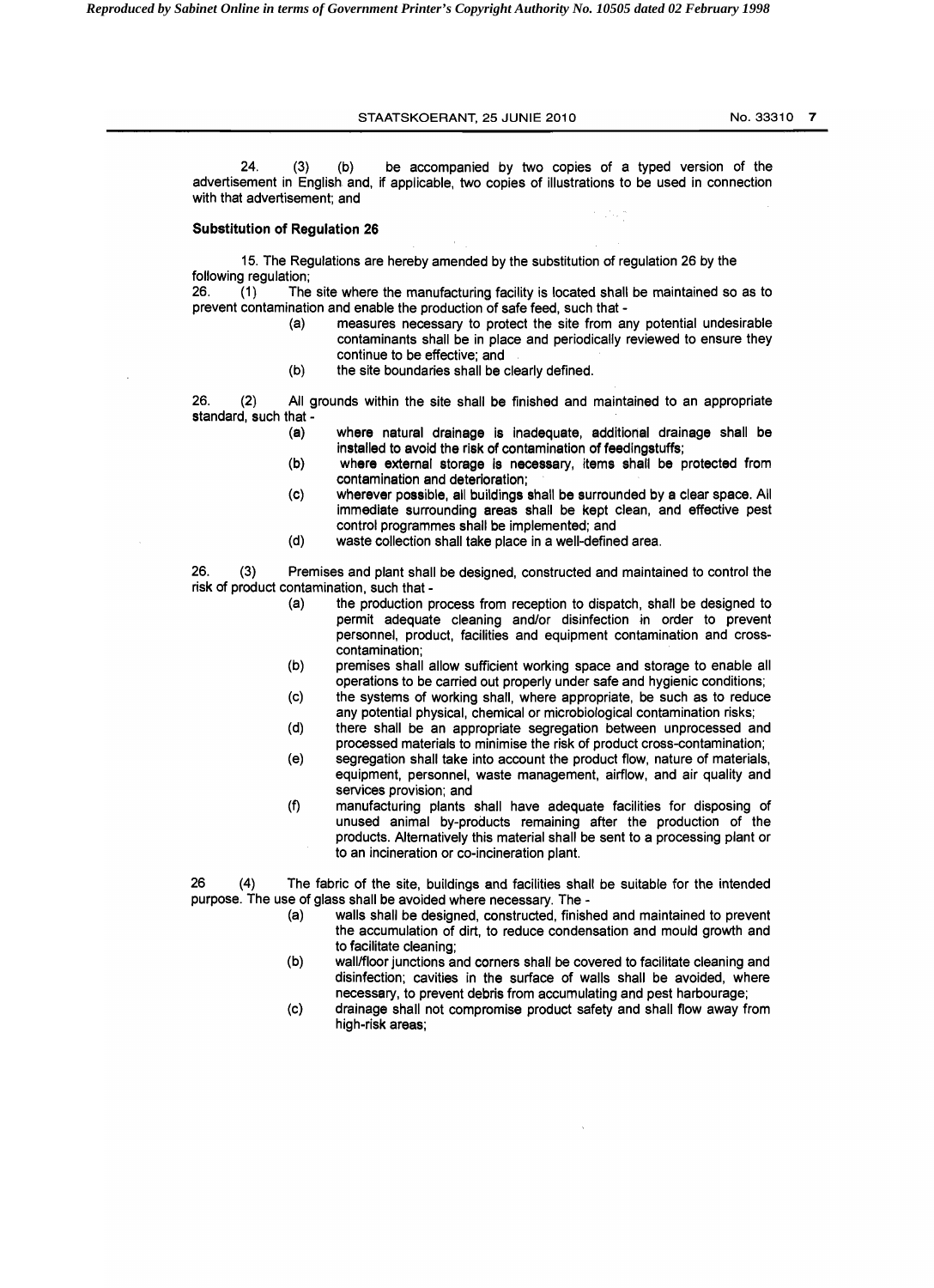| No. 33310  | GOVERNMENT GAZETTE, 25 JUNE 2010                                                                                                                                                                                                                                                                                                                                                                                                                                                                        |  |
|------------|---------------------------------------------------------------------------------------------------------------------------------------------------------------------------------------------------------------------------------------------------------------------------------------------------------------------------------------------------------------------------------------------------------------------------------------------------------------------------------------------------------|--|
|            | (d)<br>drainage facilities shall be adequate for the purpose intended and shall<br>be designed and maintained to minimise risk of product contamination;                                                                                                                                                                                                                                                                                                                                                |  |
|            | (e)<br>floors shall be designed to meet the demands of the process, and<br>withstand cleaning materials and methods; they shall be impervious and<br>maintained in good conditions;                                                                                                                                                                                                                                                                                                                     |  |
|            | (f)<br>floors shall have adequate slope to cope with the flow of any water or<br>effluent towards suitable drainage;                                                                                                                                                                                                                                                                                                                                                                                    |  |
|            | careful consideration to the sitting of machinery; suitable drainage shall<br>(g)<br>be provided so that any discharge or overspill from processing goes<br>directly into a drain rather than on the floor;                                                                                                                                                                                                                                                                                             |  |
|            | (h)<br>use of false ceilings shall be accompanied by adequate access to the<br>void in order to facilitate cleaning, maintenance of services and<br>inspection for pest activity;                                                                                                                                                                                                                                                                                                                       |  |
|            | (i)<br>ceilings and overhead fixtures, where necessary, shall be designed,<br>constructed, finished and maintained to prevent the accumulation of dirt,<br>to reduce condensation, minimise mould growth and to prevent the<br>accumulation of dust that can affect the safety and quality of livestock or                                                                                                                                                                                              |  |
|            | pet food;<br>(j)<br>use of glass close to production machinery shall be avoided and<br>wherever necessary it shall be protected against breakage;                                                                                                                                                                                                                                                                                                                                                       |  |
|            | (k)<br>windows shall be designed to be opened for ventilation purposes, they<br>shall, where necessary, be adequately screened to prevent the ingress<br>of pests;                                                                                                                                                                                                                                                                                                                                      |  |
|            | (1)<br>doors shall be kept closed at all times, when not in use;                                                                                                                                                                                                                                                                                                                                                                                                                                        |  |
|            | (m)<br>doors shall be close-fitting and proofed against pests when closed;                                                                                                                                                                                                                                                                                                                                                                                                                              |  |
|            | (n)<br>external doors to raw material handling, processing, packaging and<br>storage areas when kept open, suitable precautions shall be taken to<br>prevent the ingress of pests;                                                                                                                                                                                                                                                                                                                      |  |
|            | (o)<br>facilities shall have adequate natural and/or artificial lighting;<br>(p)<br>shatterproof plastic diffusers or sieeve covers shall protect all bulbs and<br>strip lights, including those on electric fly killer units, where they<br>constitute a risk to the product; for high temperature lights, where plastic<br>covers are not viable, a fine mesh metal screen shall be fitted; where full<br>protection cannot be provided, the glass management system shall take<br>this into account: |  |
|            | (q)<br>equipment used for the purpose of screening or filtering air shall be<br>adequately maintained;                                                                                                                                                                                                                                                                                                                                                                                                  |  |
|            | (r)<br>dust extraction equipment for dry powder handling areas shall be<br>installed;                                                                                                                                                                                                                                                                                                                                                                                                                   |  |
|            | (s)<br>compressed air in contact with products shall be filtered;<br>(t)<br>water supplies used for cleaning shall, where appropriate, be potable,<br>either being drawn from mains supply or suitably treated according to its<br>source:                                                                                                                                                                                                                                                              |  |
|            | (u)<br>water used in livestock feed or Pet food manufacture shall be of suitable<br>quality for animals; all piping etc. shall be of inert nature;                                                                                                                                                                                                                                                                                                                                                      |  |
|            | (v)<br>quality of water, steam or ice that comes in contact with livestock feed or<br>pet food shall be regularly monitored and shall present no risk to product<br>safety; and                                                                                                                                                                                                                                                                                                                         |  |
|            | water supply systems shall be properly labeled and segregated between<br>(w)<br>potable and non-potable supplies.                                                                                                                                                                                                                                                                                                                                                                                       |  |
| 26.<br>(5) | Equipment shall be suitably designed for the intended purpose and shall be used<br>so as to minimise the risk of product contamination, such that -                                                                                                                                                                                                                                                                                                                                                     |  |
|            | (a)<br>equipment shall be designed, so as to minimise the risk of error and to<br>avoid contamination, cross-contamination and any adverse affect,<br>generally on the safety and quality of the products; when appropriate,                                                                                                                                                                                                                                                                            |  |
|            |                                                                                                                                                                                                                                                                                                                                                                                                                                                                                                         |  |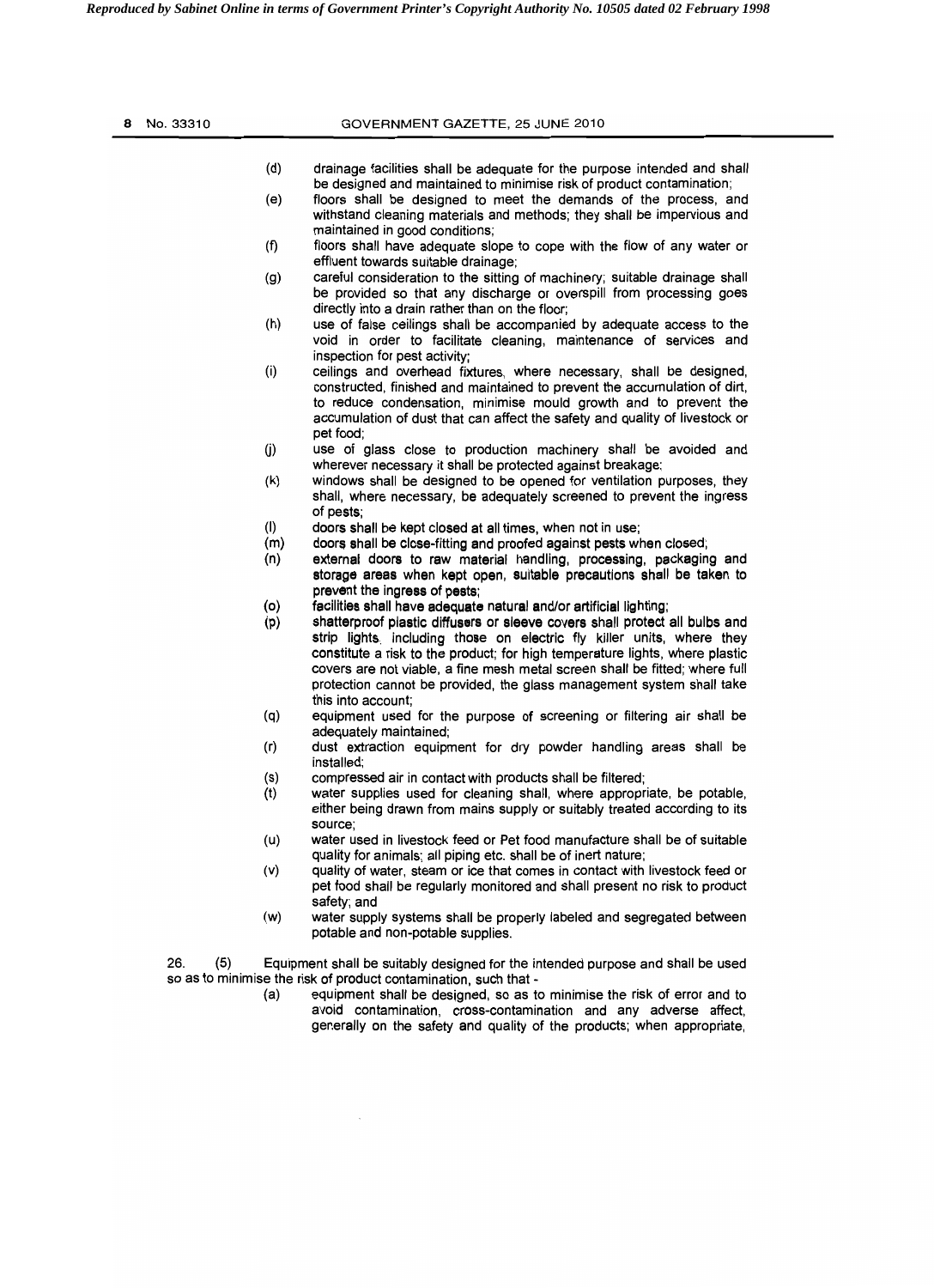|                                         | STAATSKOERANT, 25 JUNIE 2010                                                                                                                                                                                                                      | No. 33310 9 |
|-----------------------------------------|---------------------------------------------------------------------------------------------------------------------------------------------------------------------------------------------------------------------------------------------------|-------------|
|                                         | machinery coming into contact with feed shall be dried following any wet                                                                                                                                                                          |             |
|                                         | cleaning process;<br>(b)<br>equipment shall be positioned so as to allow easy access for cleaning<br>and/or disinfection and servicing;                                                                                                           |             |
|                                         | all equipment shall be properly specified prior to commissioning, and<br>(c)<br>shall be adequately maintained, serviced and operated to allow for the                                                                                            |             |
|                                         | production of safe and quality compliant feed;<br>(d)<br>all equipment surfaces coming into contact with the product shall be                                                                                                                     |             |
|                                         | impervious and non-reactive;<br>all equipment shall be designed so that it does not in itself contaminate<br>(e)<br>the product due to leaking seals, lubrication or through subsequent<br>modification; and                                      |             |
|                                         | (f)<br>all feed or food contact lubricants shall be of food grade quality.                                                                                                                                                                        |             |
| 26.<br>(6)                              | A system of planned maintenance shall be in place covering all items of<br>equipment, which are critical to product safety and quality, such that-                                                                                                |             |
|                                         | equipment shall undergo appropriate and regular maintenance, in<br>(a)<br>accordance with written procedures pre-established by the equipment<br>manufacturer;                                                                                    |             |
|                                         | (b)<br>the manufacturer shall ensure that the safety and quality of product is not<br>jeopardised during and after maintenance operations; particular attention<br>shall be drawn to the risk of foreign body contamination;                      |             |
|                                         | third party contractors and all engineers shall be aware of and adhere to<br>(c)<br>the manufacturer's hygiene standards, with particular focus on both high<br>and low risk areas; and                                                           |             |
|                                         | (d)<br>cleaning or replacing light fittings and glass shall be done in a manner as<br>to minimise the potential of product contamination.                                                                                                         |             |
| 26.<br>(7)<br>contamination, such that- | Staff facilities shall be designed, and used to minimise the risk of product                                                                                                                                                                      |             |
| (a)                                     | where specific work-wear is required, changing facilities shall be provided for all<br>personnel, whether staff, visitor or contractor, prior to entry to production or<br>packing areas, and where appropriate, prior to entry to storage areas; |             |
| (b)                                     | where appropriate, suitable and sufficient hand washing facilities shall be<br>provided;                                                                                                                                                          |             |
| (c)<br>(d)                              | toilets doors shall not open directly into production, packing or storage areas;<br>smoking shall only be permitted in appropriate designated areas;                                                                                              |             |
| (e)                                     | where catering facilities are provided, these shall be suitably controlled to prevent<br>contamination of product;                                                                                                                                |             |
| (f)                                     | where appropriate, changing facilities shall be located to allow personnel direct<br>access to the packing or storage area, without first passing through areas<br>external to the factory buildings;                                             |             |
| (g)                                     | suitable provisions shall be made for the storage of food brought onto the<br>premises by staff;                                                                                                                                                  |             |
| (h)                                     | outdoor clothing and other personal items shall be stored separately from work-<br>wear within the changing facilities; and                                                                                                                       |             |
| (i)                                     | where appropriate, the use of work-wear shall be restricted to the work premises.                                                                                                                                                                 |             |
| 26.<br>(8)                              | Appropriate facilities and procedures shall be in place to control the risk of<br>physical or chemical product contamination, such that-                                                                                                          |             |
|                                         | the manufacturer shall adopt all measures to comply with the maximum<br>(a)<br>permitted levels of physicochemical residues;                                                                                                                      |             |
|                                         | appropriate storage facilities shall be provided for the control and storage<br>(b)                                                                                                                                                               |             |
|                                         | of any hazardous chemicals;<br>written procedures for handling glass and hard clear plastic breakages in<br>(c)                                                                                                                                   |             |

 $\mathcal{L}_{\mathcal{L}}$ 

 $\hat{\mathcal{L}}$ 

 $\mathcal{L}^{\text{max}}_{\text{max}}$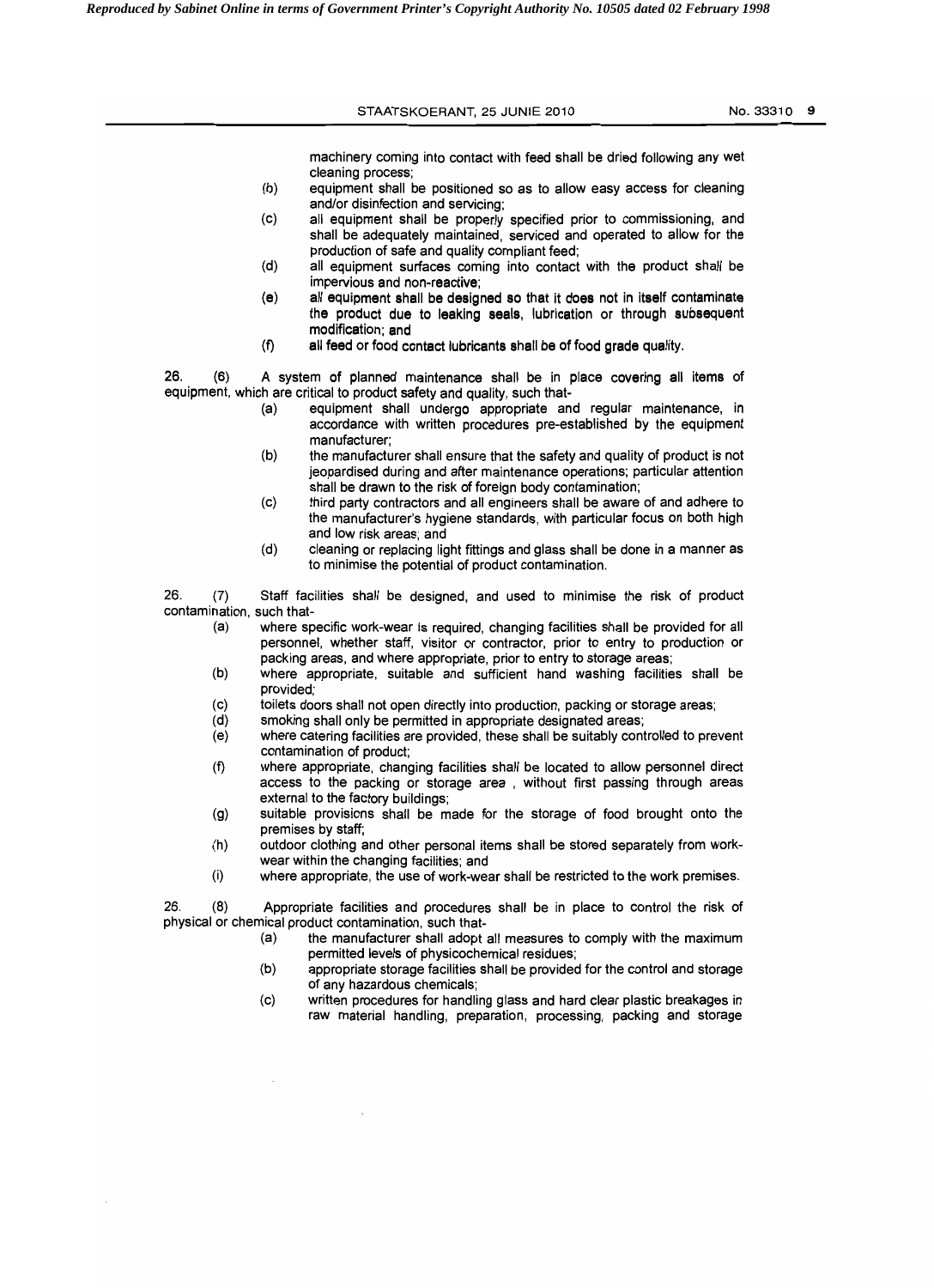| 10. | No. 33310                                  | GOVERNMENT GAZETTE, 25 JUNE 2010                                                                                                                                                                                                                                                                                                                                                                  |  |
|-----|--------------------------------------------|---------------------------------------------------------------------------------------------------------------------------------------------------------------------------------------------------------------------------------------------------------------------------------------------------------------------------------------------------------------------------------------------------|--|
|     |                                            |                                                                                                                                                                                                                                                                                                                                                                                                   |  |
|     | $\Phi_{\rm{max}}$<br>(d)                   | areas shall be in place to ensure the necessary precautions are taken;<br>these procedures shall form part of a formal glass policy; and<br>the use of wood within raw material handling, preparation, processing,<br>packing and storage areas shall, be minimised.                                                                                                                              |  |
|     | 26.<br>(9)<br>times, such that-            | Appropriate standards of hygiene and housekeeping shall be maintained at all                                                                                                                                                                                                                                                                                                                      |  |
|     | (a)                                        | cleaning and disinfection programmes shall be implemented and<br>effective in order to minimise the risk of contamination; programme shall<br>be documented:                                                                                                                                                                                                                                      |  |
|     | (b)                                        | all cleaning staff shall be trained and competent to perform the required<br>tasks;                                                                                                                                                                                                                                                                                                               |  |
|     | (c)                                        | the effectiveness of the cleaning and sanitation procedures in processing<br>areas shall be verified; and                                                                                                                                                                                                                                                                                         |  |
|     | (d)                                        | only approved food grade cleaning agents shall be used.                                                                                                                                                                                                                                                                                                                                           |  |
|     | 26.<br>(10)<br>waste material, such that - | There shall be adequate systems for the collation, collection and disposal of                                                                                                                                                                                                                                                                                                                     |  |
|     | (a)                                        | sewage, waste and rain water shall be disposed of in a manner which<br>ensures that the safety and quality of feed is not affected; spoilage and<br>dust shall be controlled to prevent pest invasion;                                                                                                                                                                                            |  |
|     | (b)                                        | waste and materials not sultable as feed shall be isolated and identified;<br>any such materials containing hazardous levels of veterinary drugs,<br>contaminants or other hazards shall be disposed of in an appropriate<br>way and not used as feed;                                                                                                                                            |  |
|     | (c)                                        | systems shall be in place to minimise the accumulation of waste in<br>production areas, and shall prevent the use of unfit materials; defined<br>waste areas shall be established;                                                                                                                                                                                                                |  |
|     | (d)                                        | waste disposal shall meet legislative requirements and, where<br>appropriate, removed by licensed contractors;                                                                                                                                                                                                                                                                                    |  |
|     | (e)<br>(f)                                 | external waste collection containers and compactors shall be closed or<br>covered; and<br>all waste containers shall be clearly marked and designated for that                                                                                                                                                                                                                                    |  |
|     |                                            | purpose only.                                                                                                                                                                                                                                                                                                                                                                                     |  |
|     | 26.<br>(11)<br>on the site, such that -    | The Manufacturer shall be responsible for minimising the risk of pest infestation                                                                                                                                                                                                                                                                                                                 |  |
|     | (a)                                        | pest control programmes are implemented.                                                                                                                                                                                                                                                                                                                                                          |  |
|     | (b)                                        | the manufacturer either contract the services to a competent registered<br>pest control operator, or shall have trained personnel, for the regular<br>inspection and treatment of premises to stop and eradicate pest<br>infestation; where the services of a pest control contractor are employed,<br>the service contracted shall be clearly defined and reflect the activities of<br>the site; |  |
|     | (c)                                        | detailed records of the pest control inspections, recommendations and<br>necessary action undertaken shall be kept;                                                                                                                                                                                                                                                                               |  |
|     | (d)                                        | where appropriate, permanently operational electric fly killers shall be<br>provided and correctly positioned;                                                                                                                                                                                                                                                                                    |  |
|     | (e)<br>(f)                                 | drains shall be fitted with screens and traps to prevent pest entry;<br>where appropriate, incoming raw materials shall be thoroughly checked                                                                                                                                                                                                                                                     |  |
|     | (g)                                        | on arrival for the absence of pests;<br>raw materials, packaging and finished products shall be stored so as to<br>minimise the risk of pest infestation; where stored the product may<br>attract pests, appropriate measures shall be included in the control<br>programme;                                                                                                                      |  |
|     |                                            |                                                                                                                                                                                                                                                                                                                                                                                                   |  |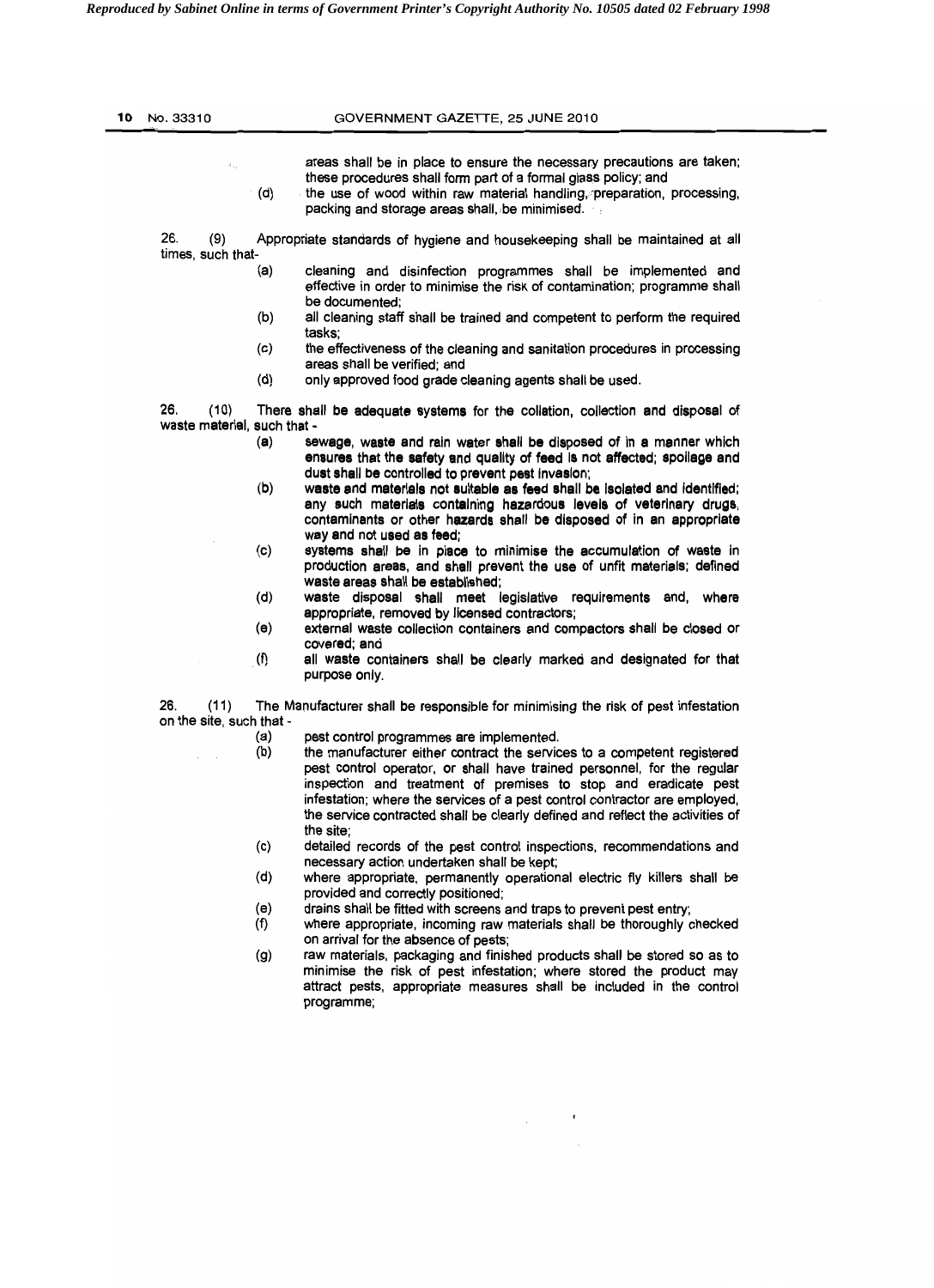|             | STAATSKOERANT, 25 JUNIE 2010                                                                                                                                                                                                                                                                                                                            | No. 33310 11 |  |
|-------------|---------------------------------------------------------------------------------------------------------------------------------------------------------------------------------------------------------------------------------------------------------------------------------------------------------------------------------------------------------|--------------|--|
|             | (h)<br>documentation shall provide detailed information on the safe use and                                                                                                                                                                                                                                                                             |              |  |
|             | application of baits; and<br>the location of all pest control measures shall be identified on a<br>(i)<br>plan/diagram of the site.                                                                                                                                                                                                                     |              |  |
| 26.<br>(12) | The Manufacturer shall ensure that all employees are adequately trained,                                                                                                                                                                                                                                                                                |              |  |
|             | instructed and supervised, commensurate with their activity, such that -<br>all employees involved in the production of animal feed, including<br>(a)<br>storage and transport, be aware (e.g. clearly informed in writing of their<br>duties, responsibilities and powers) that they contribute to the quality and<br>safety of the finished products; |              |  |
|             | (b)<br>all personnel, including temporary personnel and contractors, shall be in<br>sufficient number, possess the skills and qualifications necessary for the<br>manufacturing process and be appropriately trained prior to commencing<br>work; they shall be adequately supervised throughout the working period;                                    |              |  |
|             | the staff shall be adequately trained for quality management; the person<br>(c)<br>responsible for supervising quality control shall furthermore be in a<br>position to carry out his/her tasks independently and to take the<br>appropriate decisions; and                                                                                             |              |  |
|             | (d)<br>the manufacturer shall have full training programmes and records.                                                                                                                                                                                                                                                                                |              |  |
| 26.<br>(13) | The Manufacturer's personal hygiene standards shall be documented and<br>adopted by all personnel, including contractors and visitors to the factory. These standards shall<br>be designed with due regard to the risk of product contamination, such that-<br>jewellery and watches shall not be worn unless in exceptional<br>(a)                     |              |  |
|             | circumstances when there is no risk of product contamination and with<br>the exception of a plain wedding ring and sleeper earrings;<br>all cuts and grazes on exposed skin shall be covered (e.g. by a<br>(b)                                                                                                                                          |              |  |
|             | detectable blue metal strip plaster, that is Pet food manufacturer-issued);<br>smoking, eating and drinking shall only be permitted in designated areas;<br>(c)                                                                                                                                                                                         |              |  |
|             | hand cleaning shall be performed in an appropriate manner and<br>(d)<br>frequency;                                                                                                                                                                                                                                                                      |              |  |
|             | (e)<br>medical screening procedures shall be implemented, where appropriate,<br>in particular for staff working in areas where product safety could be<br>compromised; and                                                                                                                                                                              |              |  |
|             | (f)<br>personnel known, or suspected, to be suffering from a disease likely to<br>be transmitted to livestock feed or pet food, shall not be allowed to enter<br>any feed handling area where there is a likelihood of contaminating the<br>feed, posing a risk to the safety of the product, the target animal and to<br>humans handling the feed.     |              |  |
| 26.<br>(14) | feed handlers, visitors, and contractors working in or entering the feed handling                                                                                                                                                                                                                                                                       |              |  |

26. (14) feed handlers, visitors, and contractors working in, or entering the feed handling areas, shall wear suitable feed manufacturer-issued protective clothing, such that

- (a) where appropriate, all hair shall be fully covered to prevent product contamination;
- (b) suitable safety footwear shall be worn within the factory environment;
- (c) all protective clothing shall be laundered effectively on a regular basis; and
- (d) gloves, if worn, shall be subject to adequate control to avoid product contamination.

 $\zeta\bar{\chi}^{\pm}$  ,  $\bar{\zeta}^{\pm}$  ,

# Substitution of Regulation 27

16. The Regulations are hereby amended by the substitution of regulation 27 by the following regulation;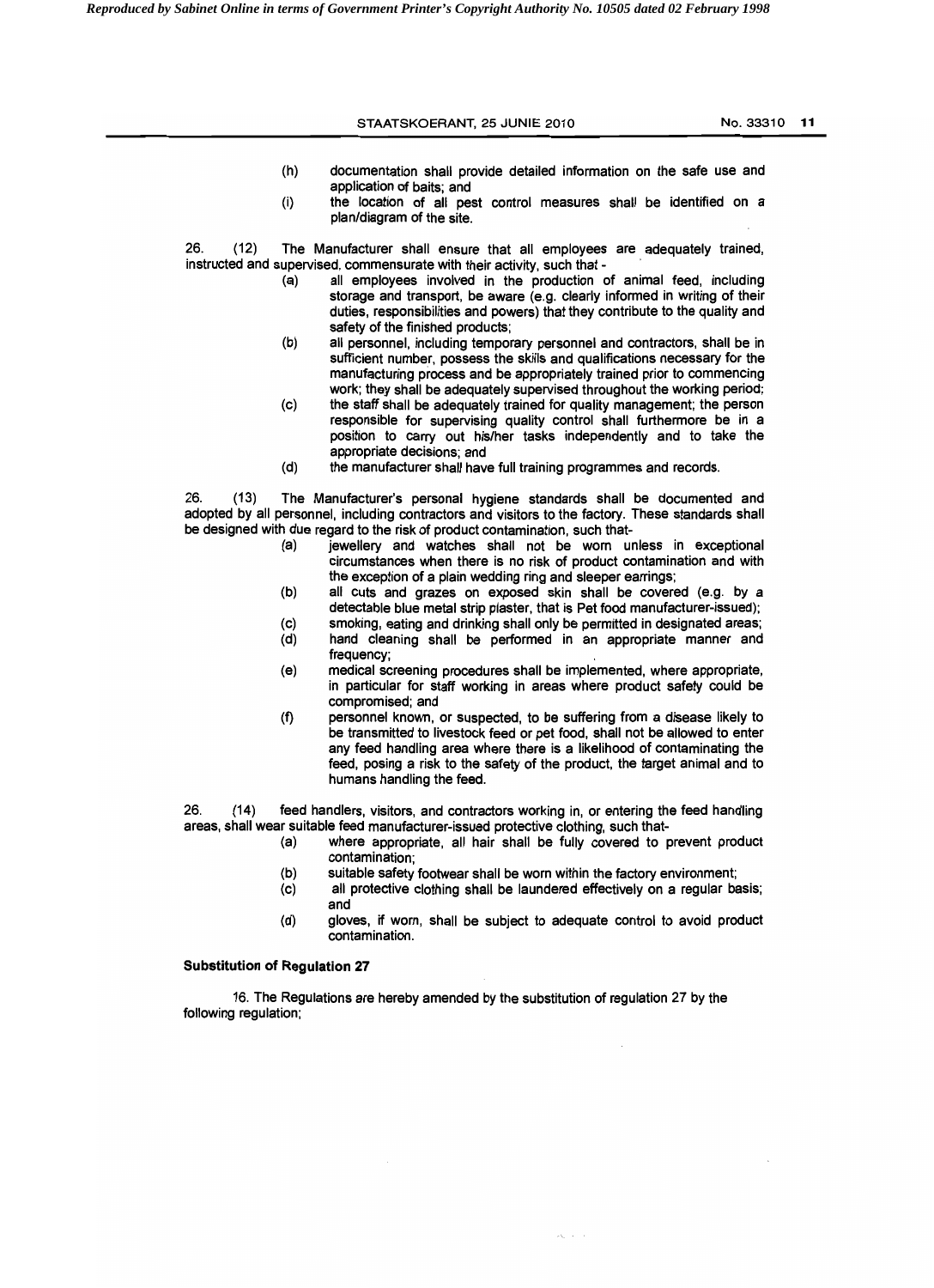| 27.<br>(1)           |     | Clear responsibilities and procedures for the production process shall be in                                                                                                                                                                                                                                                                                                                                                                                                               |
|----------------------|-----|--------------------------------------------------------------------------------------------------------------------------------------------------------------------------------------------------------------------------------------------------------------------------------------------------------------------------------------------------------------------------------------------------------------------------------------------------------------------------------------------|
| place, such that-    | (a) | a qualified employee shall be designated as the person responsible for<br>the production process;                                                                                                                                                                                                                                                                                                                                                                                          |
|                      |     |                                                                                                                                                                                                                                                                                                                                                                                                                                                                                            |
|                      | (b) | a qualified employee(s) shall be designated as the person responsible<br>for feed formulations and such a person shall be registered in terms of<br>the Natural Scientific Professions Act, 2003 (Act No. 27 of 2003) as an<br>animal scientist;                                                                                                                                                                                                                                           |
|                      | (c) | the manufacturer shall ensure that the different production stages are<br>carried out in accordance with written procedures and instructions; in<br>order to obtain the desired quality of feed, these procedures shall define<br>the critical points of the manufacturing process; and                                                                                                                                                                                                    |
|                      | (d) | measures shall be taken to avoid contamination, cross contamination<br>and human error to maintain the hygiene and safety standards.                                                                                                                                                                                                                                                                                                                                                       |
| 27.<br>(2)           |     | Weighing and metering equipment, both for bulk and hand tipped ingredients, is                                                                                                                                                                                                                                                                                                                                                                                                             |
|                      | (a) | essential and shall be accurately done in order for the production of a safe feed, such that-<br>all scales and metering devices used in the manufacture of feed shall be<br>appropriate for the range of weights or volumes to be measured and a<br>regular programme of calibration and testing of weighing and metering<br>equipment shall be implemented; guidance from equipment<br>manufacturers shall be taken in developing written procedures for<br>calibration and testing; and |
|                      | (b) | a regular maintenance programme shall also be in place in order to<br>ensure that weighing equipment is kept clean and that worn parts are<br>replaced when necessary.                                                                                                                                                                                                                                                                                                                     |
| 27.<br>(3)           |     | A homogenous mixture is essential for nutritional balance and feed safety.                                                                                                                                                                                                                                                                                                                                                                                                                 |
|                      | (a) | The accuracy of mixing shall be assured and verified, such that-<br>all mixers used in the manufacture of feed shall be appropriate for the<br>range of weights or volumes being mixed, and shall be capable of<br>manufacturing homogeneous mixes or homogenous solutions;                                                                                                                                                                                                                |
|                      | (b) | the mixer shall be cleaned to ensure efficacy and feed safety;                                                                                                                                                                                                                                                                                                                                                                                                                             |
|                      | (c) | written maintenance schedules shall exist for examination of the mixer to<br>ensure that worn equipment parts do not lead to the build up of residues<br>when the mixer is emptied;                                                                                                                                                                                                                                                                                                        |
|                      | (d) | the mixers shall operate for a pre-set time, determined by pre-production<br>trials to ensure homogenous mixes and/or solutions;                                                                                                                                                                                                                                                                                                                                                           |
|                      | (e) | The efficiency of the mixing process shall be regularly checked to ensure<br>that additives are evenly dispersed throughout the mix;                                                                                                                                                                                                                                                                                                                                                       |
|                      | (f) | an unacceptable carry over of additives, veterinary medical substances<br>or any other undesirable substance shall be prevented; and                                                                                                                                                                                                                                                                                                                                                       |
|                      | (g) | operators shall demonstrate the effectiveness of mixers with regard to<br>homogeneity.                                                                                                                                                                                                                                                                                                                                                                                                     |
| 27.<br>(4)<br>that - |     | A Quality Control Plan shall be drawn up and implemented for the use of raw<br>materials, premixtures and finished products. The Manufacturer shall undertake or sub-contract<br>analysis, critical to product safety and quality, using appropriate procedures and facilities, such                                                                                                                                                                                                       |
|                      | (a) | the Quality Control Plan shall identify checks on critical control points in<br>the manufacturing process, sampling procedures as well as determine<br>the frequency of these checks and sampling procedures; the plan shall<br>also specify which methods of analysis are to be used and how                                                                                                                                                                                              |
|                      |     |                                                                                                                                                                                                                                                                                                                                                                                                                                                                                            |

 $\mathcal{L}$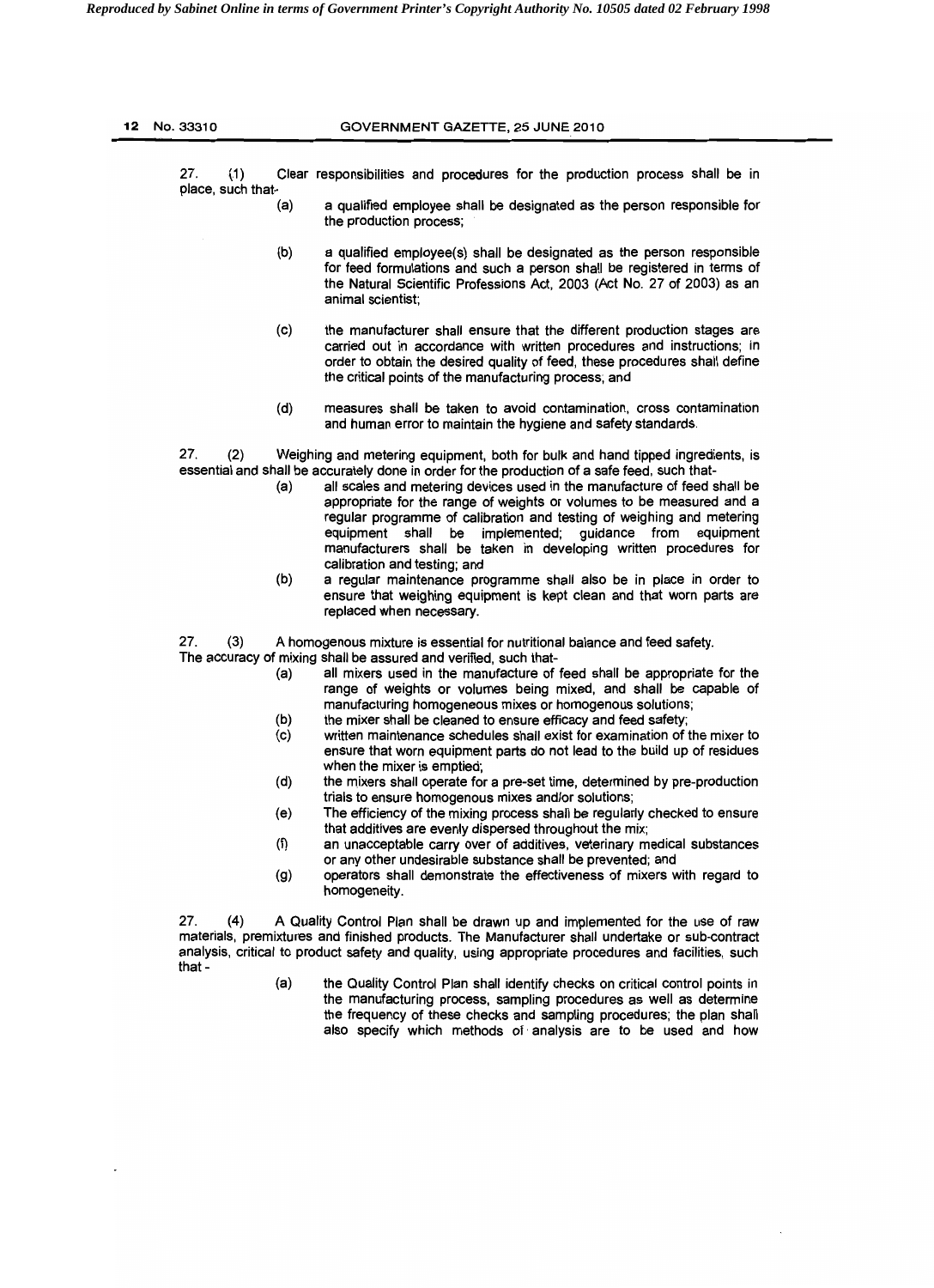|            | STAATSKOERANT, 25 JUNIE 2010                                                                                                                                                                                  | No. 33310 13 |
|------------|---------------------------------------------------------------------------------------------------------------------------------------------------------------------------------------------------------------|--------------|
|            | frequently; the quality control plan shall mention actions to be taken in                                                                                                                                     |              |
| (b)        | case of non-compliance with the specifications;<br>the manufacturer shall, based on risk assessment (including HACCP),                                                                                        |              |
|            | determine what level of analytical testing (microbiological, physical or<br>chemical) needs to be performed to verify that the food safety                                                                    |              |
| (c)        | management system is under control;<br>pet food and dog chews made from animal by-products, random samples                                                                                                    |              |
|            | shall be taken during production and finished products (before<br>dispatching) to verify compliance with the following standards:<br>Salmonella (absence in 25g, $n=5$ , $c=0$ , M=0); and Enterobacteriaceae |              |
|            | $(n=5, c=2, m=10, M=300$ in 1g); however, for canned pet food and other<br>hermetically sealed heat treated containers that has undergone heat                                                                |              |
|            | treatment described in the production section (temperature), sampling<br>and testing for Salmonella and Enterobacteriaceae may not be<br>necessary:                                                           |              |
| (d)        | procedures shall be in place to ensure reliability of test results;                                                                                                                                           |              |
| (e)        | personnel undertaking analyses shall be suitably qualified, and/or trained<br>and shall be competent to carry out the analyses required; and                                                                  |              |
| (f)        | where the feed manufacturer undertakes or sub-contracts analyses                                                                                                                                              |              |
|            | critical to product safety or legal compositional verification, the laboratory<br>shall be independently accredited by SANAS or ILAC.                                                                         |              |
| 27.<br>(5) | The Manufacturer shall be able to demonstrate effective control of all operations<br>undertaken. Where temperature control of the raw materials, intermediate or finished product,                            |              |
|            | process and/or environment is critical to product safety and quality, this shall be adequately<br>controlled, monitored and recorded, such that -                                                             |              |
| (a)        | in circumstances where temperature and/or time control is critical to                                                                                                                                         |              |
|            | product safety and quality (e.g. thermal processing, freezing or chilling),<br>temperature and/or time recording equipment, linked to a suitable failure                                                      |              |
|            | alarm system, shall be used to monitor at an appropriate frequency, the<br>process status;                                                                                                                    |              |
| (b)        | canned pet food and other hermetically sealed heat treated containers                                                                                                                                         |              |
|            | shall be subject to heat treatment to a minimum Fc value of 3;                                                                                                                                                |              |

- (c) processed pet food other than canned pet food or other hermetically sealed heat treated containers shall be subject to a heat treatment of at least 90°C throughout its substance; after treatment, every precaution shall be taken to ensure that the product is not exposed to contamination; the product shall be packed in new packaging; and
- (d) dog chews shall be subject to a heat treatment during processing sufficient to destroy pathogenic organisms (including salmonella); after treatment. every precaution shall be taken to ensure that the product is not exposed to contamination; the product shall be packed in new packaging.

27. (6) The Manufacturer shall ensure that all necessary steps are taken to identify, avoid, eliminate or minimise the risk of metal or other foreign body contamination, such that -

- (a) the manufacturer shall use hazard analysis and determine the critical control points to avoid foreign body contamination. When necessary. metal or other foreign body detection equipment shall be installed;
- (b) where a metal or foreign body detector is required, the manufacturer shall establish and apply the best practice critical limits for detection, having due regard to the nature of the feed. the location of the detector and any other factors influencing the sensitivity of the detector;
- (c) the manufacturer shall establish and implement procedures for the operation. routine monitoring and testing of the metal and other foreign body detectors; and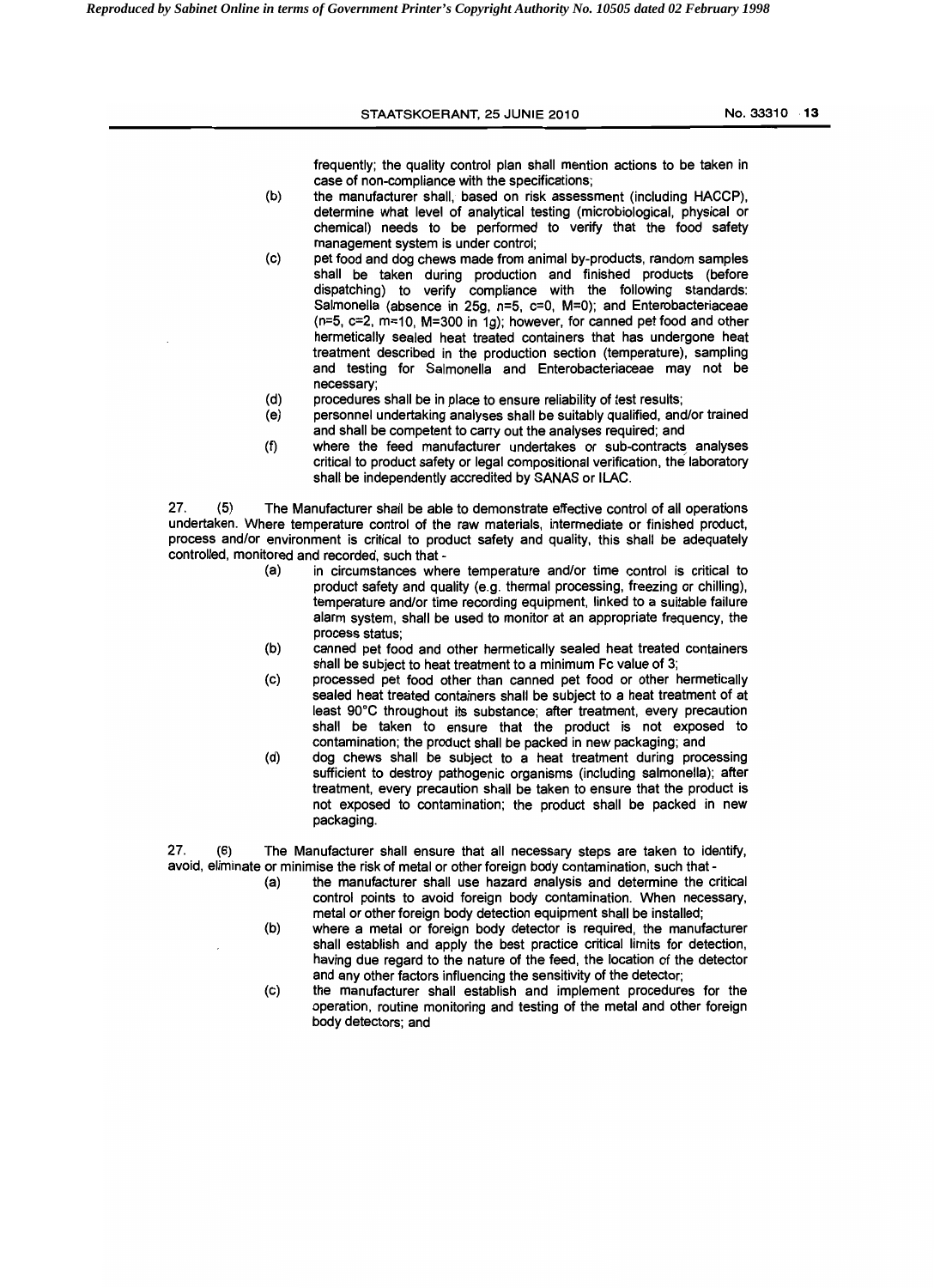*Reproduced by Sabinet Online in terms of Government Printer's Copyright Authority No. 10505 dated 02 February 1998* 

| 14 No. 33310                                | GOVERNMENT GAZETTE, 25 JUNE 2010                                                                                                                                                                                                                                                                                                                                                                                                                                                                                                                                                                                                                                                                 |
|---------------------------------------------|--------------------------------------------------------------------------------------------------------------------------------------------------------------------------------------------------------------------------------------------------------------------------------------------------------------------------------------------------------------------------------------------------------------------------------------------------------------------------------------------------------------------------------------------------------------------------------------------------------------------------------------------------------------------------------------------------|
|                                             | (d)<br>the manufacturer shall establish and implement corrective action and<br>reporting procedures, in the event of the monitoring and testing<br>procedure identifying any failure of the metal or foreign body detector;<br>these will include the isolation, quarantining and re-inspection of all<br>products since the last acceptance test of the metal or other foreign body<br>detector.                                                                                                                                                                                                                                                                                                |
| 27.<br>(7)                                  | The Manufacturer shall ensure that the product is not released before all the<br>procedures have been followed, such that -<br>(a)<br>The manufacturer shall ensure that the product is only released by<br>authorised personnel in line with release procedures ensuring product<br>safety.                                                                                                                                                                                                                                                                                                                                                                                                     |
| 27.<br>(8)                                  | The Manufacturer shall ensure all out-of-specification raw materials and semi- or<br>finished products are clearly identified, labelled and quarantined, such that -<br>(a)<br>clear procedures for the control of non-conforming material, including<br>rejection, acceptance by concession, or agreement to use for another<br>purpose, shall be in place and understood by all authorised personnel;<br>(b)<br>corrective actions shall be implemented to avoid recurrence of non-<br>conformance and adequate records of the action taken; and<br>(c)<br>all non-conforming products shall be handled or disposed of according to<br>the nature of the problem and/or specific requirements. |
| 27.<br>(9)                                  | Checks shall be carried out to demonstrate that a package conforms with the<br>Trade Metrology Act, 1973 (Act 77 of 1973) legal requirements and with any additional<br>recognised industry sector codes/guides, such that -<br>The frequency and methodology of quantity checking shall meet the<br>(a)<br>minimum requirements of legislation pertaining to quantity verification,<br>irrespective of the nature of the pre-packaged material (e.g. average<br>quantity, weight or volume); and<br>(b)<br>all equipment used for quantity measurement shall be legally acceptable<br>and regularly calibrated.                                                                                 |
| 27.<br>(10)<br>characteristics, such that - | The Manufacturer shall operate procedures that verify that the process and<br>equipment employed are capable of producing consistent safe products with the desired quality<br>in the event of changes to product formulation, processing methods,<br>(a)<br>equipment or packaging, the manufacturer shall, where appropriate, re-<br>establish process characteristics and validate product data, to ensure<br>product safety and quality; and                                                                                                                                                                                                                                                 |
| 27.<br>(11)                                 | (b)<br>in the case of equipment failure or process deviation, procedures shall<br>be in place to establish the safety status of the product, prior to release.<br>Equipment used to monitor critical control points and product compliance shall be<br>calibrated and traceable, such that -                                                                                                                                                                                                                                                                                                                                                                                                     |
|                                             | (a)<br>where necessary, equipments shall:<br>be calibrated or verified at specified intervals or prior to use and<br>(i)<br>the basis used for calibration or verification shall be recorded;<br>(ii)<br>be adjusted or re-adjusted as necessary;<br>(iii)<br>be identified to enable the calibration status to be determined;<br>(iv)<br>be safeguarded from adjustments that would invalidate the<br>measurement results; and<br>(v)<br>be protected from damage and deterioration.                                                                                                                                                                                                            |
|                                             | (b)<br>records of the results of calibration and verification shall be maintained.                                                                                                                                                                                                                                                                                                                                                                                                                                                                                                                                                                                                               |
|                                             |                                                                                                                                                                                                                                                                                                                                                                                                                                                                                                                                                                                                                                                                                                  |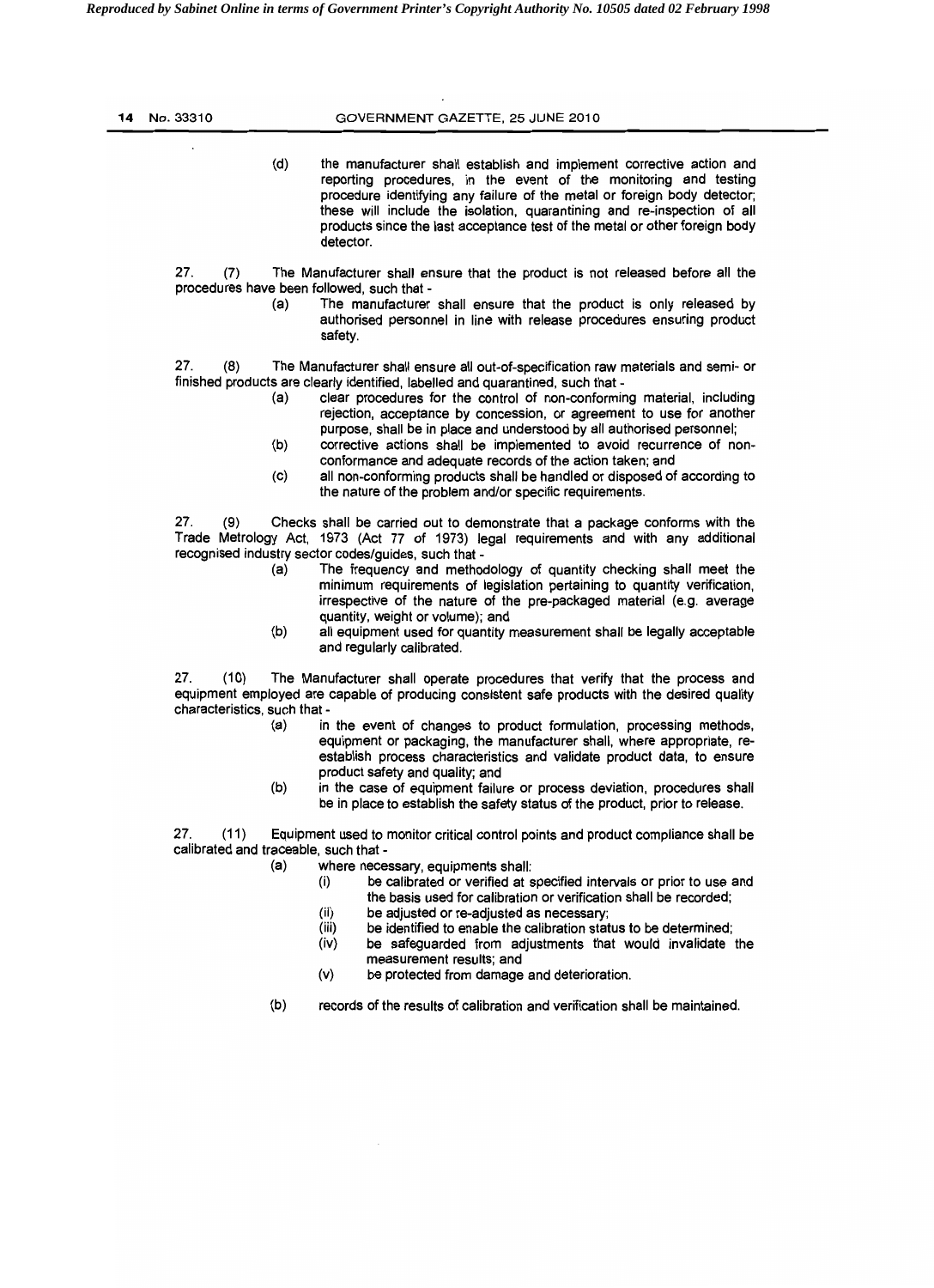STAATSKOERANT, 25 JUNIE 2010 **No. 33310 15** 27. (12) Where materials require special handling procedures, these shall be in place to ensure that product safety and quality are maintained, such that -(a) where packaging materials (e.g. glass containers) pose a risk to the product safety, special handling procedures shall be in place to prevent product contamination or spoilage; records of failures and corrective actions taken shall be maintained; and (b) where re-processing is used, or reworking operations carried out, procedures shall be implemented to ensure the safety and quality of the finished product. 27. (13) Product packaging shall be appropriate for the intended use and stored under proper conditions to minimise the risk of contamination and deterioration, such that

- 
- (a) proper packaging materials shall be used;<br>(b) procedures shall be in place to confirm tha procedures shall be in place to confirm that product packaging conforms to specification;
- (c) where staples or other items likely to cause damage or contamination in packaging are used, appropriate precautions shall be taken to minimise the risk of product contamination;
- (d) any packaging material surplus to a specific production run shall be protected before being retumed to storage; and
- (e) packaging material shall be stored apart from raw materials to avoid cross-contamination.

27. (14) All vehicles or warehouses used for the transportation or storage of raw materials (including packaging), intermediates/semi-processed products and finished product, shall be suitable for the intended purpose, and be maintained in good repair and in a Hygienic condition, such that-

- (a) the manufacturer shall make sure that, the goods delivered match with those ordered, the feed is properly labeled in accordance with legal requirements; and that all measures have been taken to ensure the quality and safety of the feed delivered;
- (b) all containers used for transporting or warehouses used for storing raw materials and finished products shall be kept free of potential contaminants, whether chemical, odour, pests (e.g. microorganisms, rodents, insects, birds) and domestic animals;
- (c) only persons authorised by the manufacturer shall have access to the storage facilities;
- (d) the name and the address of the carrier shall be registered;
- (e) raw materials, packaging materials and finished products shall be stored and transported in such a way as to make them easily identifiable (product name, number, date and time of manufacture) and to prevent cross-contamination and deterioration;
- (f) refrigerated transport or storage shall be capable of maintaining product/raw material temperature within specification, under maximum load, and whilst the product/raw material is stored on the vehicle or in the warehouse;
- (g) procedures shall, where appropriate, be in place in the case of equipment failure (e.g. refrigeration); these procedures shall ensure product safety and quality;
- (h) where the raw material, packaging materials or finished product transported is susceptible to damage by the weather, vehicles shall be weather proofed and shall be loaded and unloaded in covered bays to protect the material.
- (i) animal by-products and processed products shall be collected and transported in sealed new packaging or covered leak-proof containers or vehicles;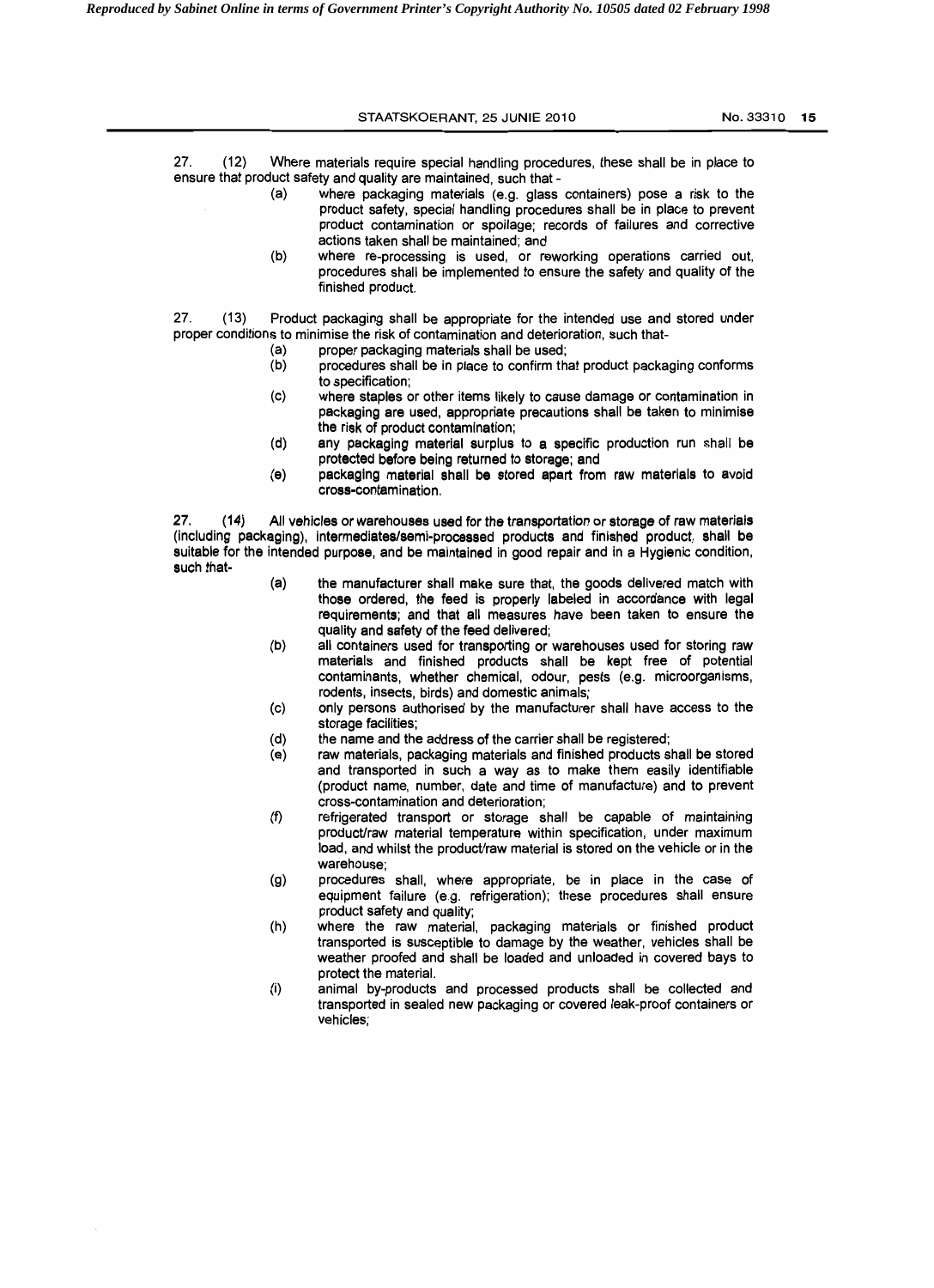| 16 No. 33310 | GOVERNMENT GAZETTE, 25 JUNE 2010                                                                                                                                                                                                                                                                               |  |  |
|--------------|----------------------------------------------------------------------------------------------------------------------------------------------------------------------------------------------------------------------------------------------------------------------------------------------------------------|--|--|
|              | (f)<br>the HACCP system shall be specific to the application, practical to<br>implement and effective in controlling the associated hazards of the<br>operation;                                                                                                                                               |  |  |
|              | (g)<br>all existing and new products shall be covered by the HACCP system,<br>which shall be reviewed on a regular basis (at least once a year) and<br>shall be validated:                                                                                                                                     |  |  |
|              | (h)<br>Critical Control Points, identified in relation to the operation, shall be<br>controlled and monitored within predetermined Critical Limits; records of<br>conformance and effective corrective action resulting from non-<br>conformance shall be maintained;                                          |  |  |
|              | (i)<br>the food safety management system shall consist of both a validated and<br>verified prerequisite programme and a HACCP system, and through<br>these, the pet food manufacturer shall be able to demonstrate effective<br>for and profesive production for the constitution of the constant and constant |  |  |

food safety control of all operations undertaken; and  $(i)$ the HACCP study shall be carried out by a multi-disciplinary team.

27. (18) Traceability shall be applied and be the responsibility of each operator of the entire animal feed and pet food chain ("from farm to fork / from farm to feeding bowl").

The Manufacturer shall adequately identify all materials used in the livestock feed or pet food production (raw materials, additives, packaging, packaging materials), including the finished product, and be able to trace what occurred in all phases of production, and up to the distribution to the customer, such that

- (a) the manufacturer shall work with a system of documentation designed to ensure an adequate level of traceability; traceability is the capability to be able to identify any person from whom they have been supplied with feed materials, additives, packaging material or any substance intended to be, or expected to be, used for the production of feed; the manufacturer shall record and keep the following information for at least two years, or five years if the product contains GMOs, in order to ensure product traceability:
	- (i) the name and address of the suppliers (e.g. raw materials, additives/premixtures, packaging) and the sources of these raw materials/packaging, induding the batch number, quantity and delivery date;
	- (ii)  $\qquad$  the raw material registration number of the suppliers;<br>(iii)  $\qquad$  the nature, formulation and quantity of the finish
	- the nature, formulation and quantity of the finished products manufactured, along with the manufacturing date and batch number; Samples and records of each batch shall be retained in accordance with these regulations; and
	- (iv) the name and address of the site where the batch of semifinished or finished products are delivered.
- (b) where rework or any reworking operation is performed, traceability shall be maintained.
- 27. (19) The Manufacturer shall identify each individual sales unit, such that-
	- (a) the manufacturer shall establish and maintain documented procedures for identifying materials from reception through production to finished products; finished products shall be labeled to ensure traceability to batch.

27. (20) The Manufacturer shall have an effective product recall procedure for all products in the distribution network, such that

- (a) the manufacturer shall implement a system for the prompt recall of products in the distribution network;
- (b) should a product be delivered, which does not meet the food safety reqUirements, the manufacturer has to recall these products from the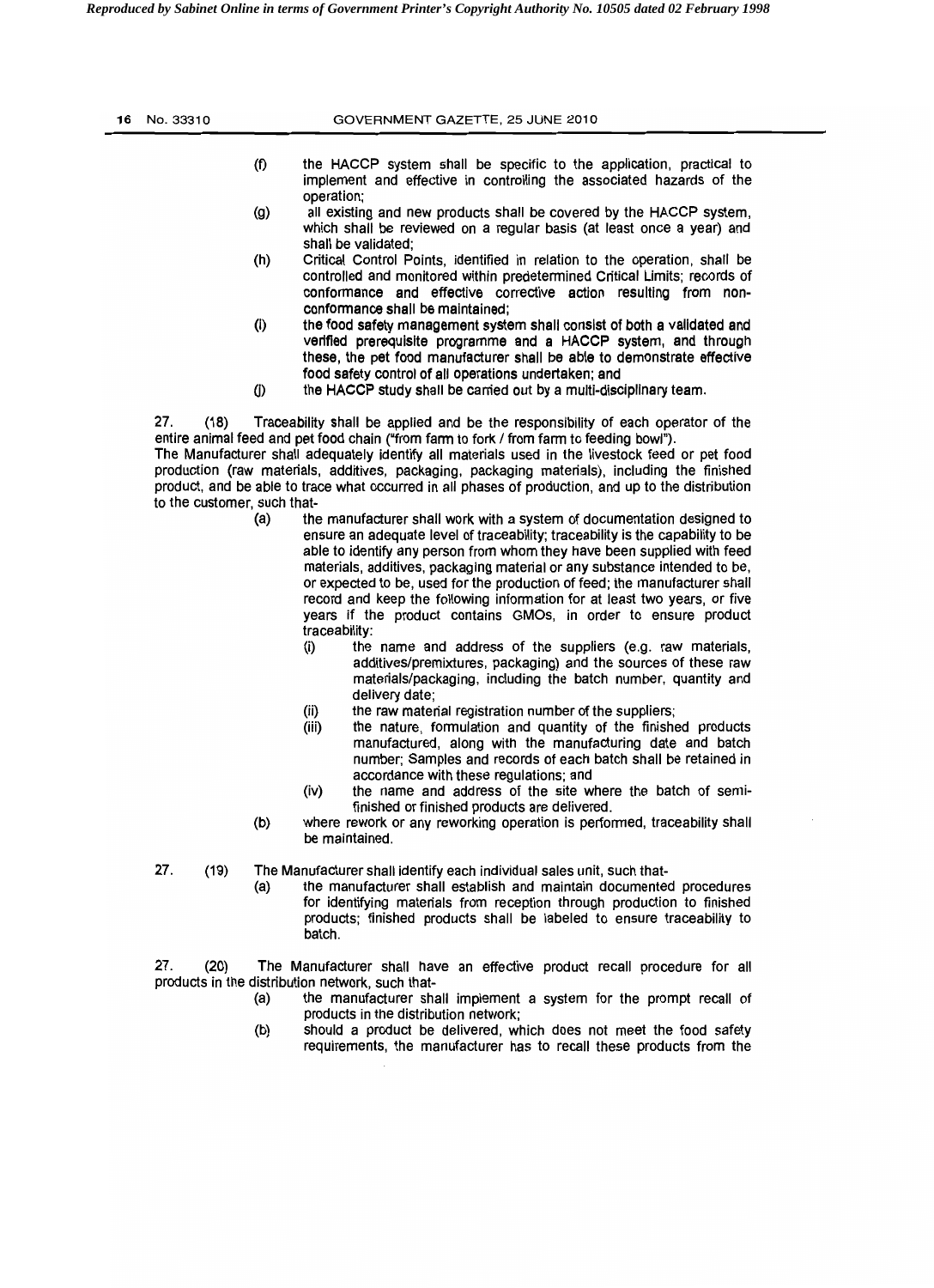# STAATSKOERANT, 25 JUNIE 2010 **No. 33310 17**

distribution network; the manufacturer has to take care that the products will not be put back into circulation unless they have undergone a risk assessment and, if required, treated in an appropriate way; the manufacturer, therefore, shall have a recall procedure implemented; a Rapid Alert System shall be in place, which is the obligation to inform the Registrar, in case a product recall is necessary;

- (c) the procedure shall be: appropriate; formalised; capable of being operated at any time within four hours; the procedure shall be regularly reviewed and revised as appropriate; and
- (d) the procedure shall be regularly tested In a manner that Is appropriate to ensure its effective operation.

27. (21) A hazard analysis study (HACCP) shall be undertaken during the design/development phase of the product, packaging and process to identify and assess all potential safety hazards (Codex Alimentarius, 1997 (II)), such that-

- (a) the feed shall be designed to produce a safe feed and meet the nutritional requirements of the animal;
- (b) the manufacturer shall, where appropriate, undertake factory trials and carry out testing to verify if product formulation and manufacturing processes are capable of producing a nutritionally well balanced and safe product;
- (c) shelf life shall be established, taking into account the product formulation, production process, packaging process and packaging and subsequent storage conditions; and
- (d) packaging, process and the material used in the manufacture shall assure feed safety.
- 27. (22) Feed materials have to be mixed to produce a safe feed, such that-
	- (a) the presence of prohibited feed materials, undesirable substances, prohibited substances and pathogens in relation to animal or human health shall be monitored and appropriate control strategies to minimise the risk shall be in place;
	- (b) this regulation establishes a list of products whose use as feed materials is prohibited; the manufacturer shall make sure that the products included on the list of prohibited products are not used; certain feed materials and additives are subject to restriction for use in certain species; the manufacturer shall make sure that they are used accordingly and that the risks of accidental contamination are controlled/eliminated; and
	- (c) only permitted additives can be used and mixed in appropriate quantities and homogeneously with the feeding materials, in order to ensure that they are only present in non-toxic quantities.

27. (23) The Manufacturer shall operate procedures for approval and monitoring of its suppliers, including finished and semi-finished products manufactured by third parties, such that

- (a) a Vendor/Supplier Assurance (VA) programme shall exist to control the purchase of raw materials and packaging materials from approved suppliers; this programme shall document all standards and monitoring procedures dealing with primary production, inbound raw material and packaging and transport;
- (b) specifications, based on risk assessment, for raw materials, semiprocessed products (where supplied to other factories) and packaging materials shall be documented and implemented; the specification may include detail on analytical, nutritional requirements as well as food safety and hygiene requirements; there shall be a list of approved suppliers;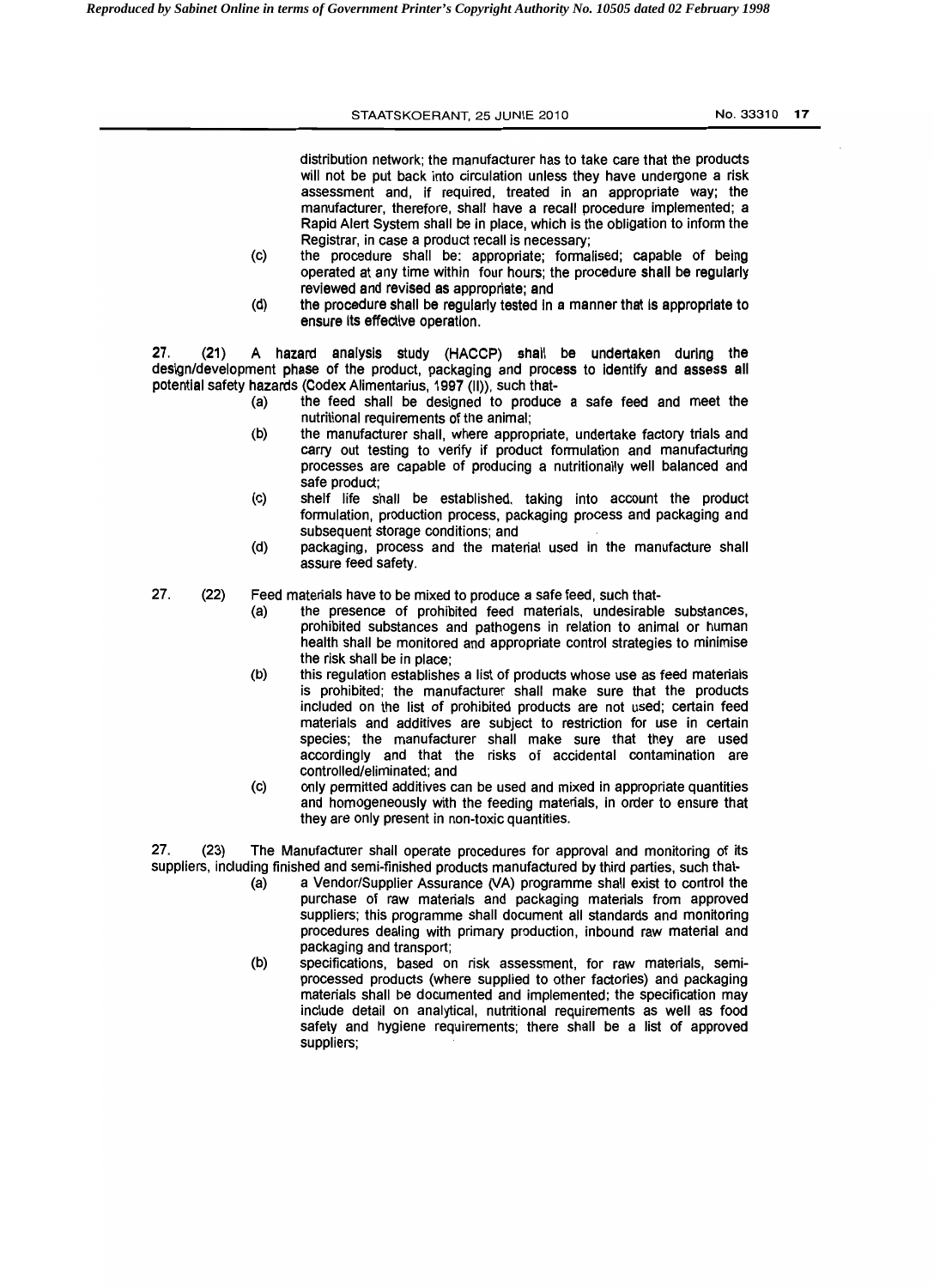| 18 | No. 33310   | GOVERNMENT GAZETTE, 25 JUNE 2010                                                                                                                                                                                                                                                                                                               |
|----|-------------|------------------------------------------------------------------------------------------------------------------------------------------------------------------------------------------------------------------------------------------------------------------------------------------------------------------------------------------------|
|    |             | (c)<br>appropriate methods of assessment/inspection of suppliers shall be<br>performed with the frequency and type of audit being determined by risk<br>assessment; assessment may take the form of monitoring performance                                                                                                                     |
|    |             | through in-house checks, certificates of analysis or extend to supplier<br>inspection, as appropriate;<br>(d)<br>supplier assessment shall include the suppliers' ability to trace back to<br>their supplier, evaluation of HACCP systems, product safety information<br>and legal requirements; the methods and frequency of assessment shall |
|    |             | be based on formal risk assessment; and<br>the procedures shall define how materials of unknown origin are<br>(e)<br>handled.                                                                                                                                                                                                                  |
|    | 27.<br>(24) | The Manufacturer shall operate procedures for monitoring the quality and safety<br>of raw material at delivery, such that -<br>each feed material, additive and packaging material shall have a written<br>(a)<br>specification which is regularly updated; in addition to the nutritional and                                                 |
|    |             | analytical characteristics of the feed material, this written specification<br>shall include a list of approved origins and sources, details of any<br>processing that the material has undergone, types of feedstuffs in which<br>Its use is approved, notes on any hazards or limitations on its use and                                     |
|    |             | any special characteristics of the feed material;<br>Monitoring at delivery shall ensure that the feed materials and additives<br>(b)<br>are traceable, conform to quality and safety specifications, delivered by                                                                                                                             |

- an approved or registered supplier, when the products are covered by an approval or registration procedure;
- (c) a record shall be kept of the origin of each feed material and additive delivered;
- (d) suppliers delivering animal by-products shall meet specific registration, production process and analytical requirements; and
- (e) a raw material/packaging acceptance procedure shall exist and each material shall be checked (against the specification) following a schedule of examination that takes into account Its critical importance, as identified by risk assessment, in the final product, for example using certificates of analYSiS, sampling of the material on arrival.

# Substitution of Regulation **28**

17. The Regulations are hereby amended by the substitution of regulation 28 by the following regulation;

28. (1) The Manufacturer shall have a clearly defined and documented quality policy statement and quality objectives, such that -

- $(a)$  the policy shall state the manufacturer's intentions to meet its obligations to produce safe products, and its responsibility to its customers; the policy shall also include the commitment of continuously improving the effectiveness of the quality management system;
- (b) quality objectives shall be established, implemented and reviewed; targets shall be defined and quality indicators shall be monitored in order to follow quality performance and trends; a regular evaluation of the data shall be a critical tool for continuous improvement of products and services which are delivered to the customer;
- (c) the manufacturer's Directors and Senior Management shall demonstrate commitment to the implementation of the manufacturer Quality Policy; and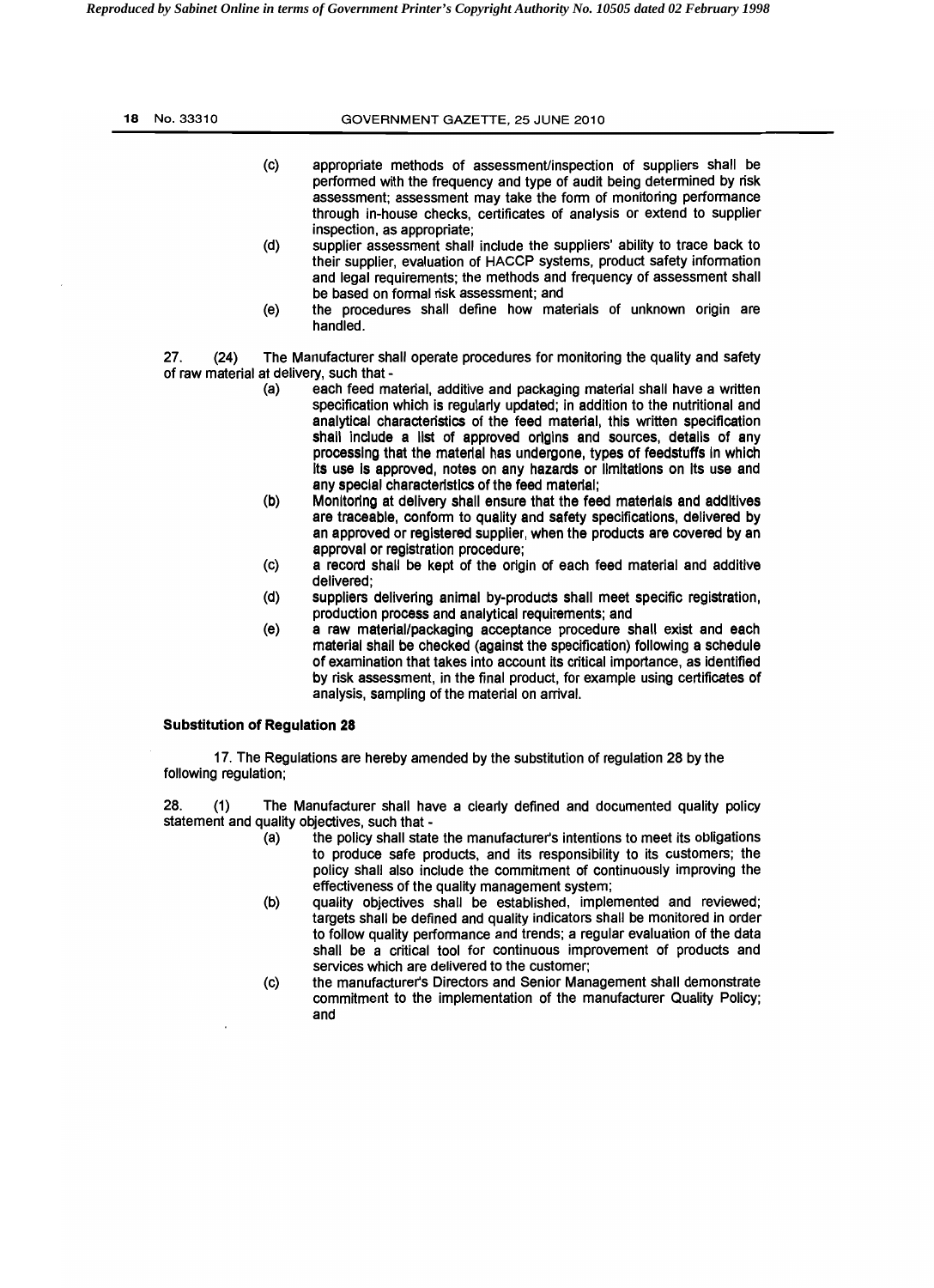STAATSKOERANT, 25 JUNIE 2010 **No. 33310 19** (d) the policy and the objectives, as well as the actual quality performanceltrends shall be communicated throughout the company, and regularly reviewed. 28. (2) The Manufacturer shall have a Quality Manual which states the manufacturer's commitment to quality and which covers the requirements to Good Practice, such that (a) the Quality Manual shall contain an outline of working methods and practices that meet the requirements of these regulations; and (b) the requirements specified within the Quality Manual shall be fully implemented. 28. (3) The Manufacturer shall have an organisational structure, clearly defined and documented, reflecting the effectiveness of all the required tasks and detailing personal responsibility and reporting relationships of the staff involved in the production process; in particular those activities affecting product safety and quality, such that (a) the manufacturer's Directors shall be responsible for manufacturer policy and objectives, and shall provide adequate resources and investment to ensure product safety and quality; a qualified person responsible for quality and feed safety shall be designated; (b) the manufacturer's Directors shall ensure that all employees are aware of their responsibilities and mechanisms are in place either to monitor the

- effectiveness of their operation and/or to trigger corrective actions; (c) the manufacturer shall ensure that levels of responsibility and accountability are clearly defined for key staff involved with the production process, product safety, legality and quality systems; to this end, job descriptions and an organisation chart setting out qualifications and responsibilities of the supervisory staff shall be drawn up and made available to the Registrar for inspection; a qualified person responsible for production shall be designated; there shall be appropriate arrangements in place to cover for the absence of key staff;
- (d) the manufacturer shall have a system in place to ensure that it is kept informed of all relevant legislation, food safety issues as well as, legislative, scientific and technical developments; and
- (e) the manufacturer shall ensure that adequate resources are available for training all employees, in particular new employees.

28. (4) The Management shall review the quality management system on a regular basis, such that-

> (a) senior management shall review the organisation's quality management system, at planned intervals, to ensure its continuing adequacy and effectiveness; this review shall include an assessment of any opportunity for improvement. as well as an assessment of the need to change the quality management system. including the quality policy and quality objectives.

28. (5) The Manufacturer shall have, and operate in accordance with written detailed procedures, instructions, and reference documents to cover all relevant aspects of product safety and quality, such that -

> (a) documents shall be clearly legible, unambiguous and sufficiently detailed to enable effective use by appropriate personnel. and shall be readily accessible at all times.

28. (6) The Manufacturer shall ensure that all documents, records and data critical to the management of product safety and quality. are in place and effectively controlled. such that·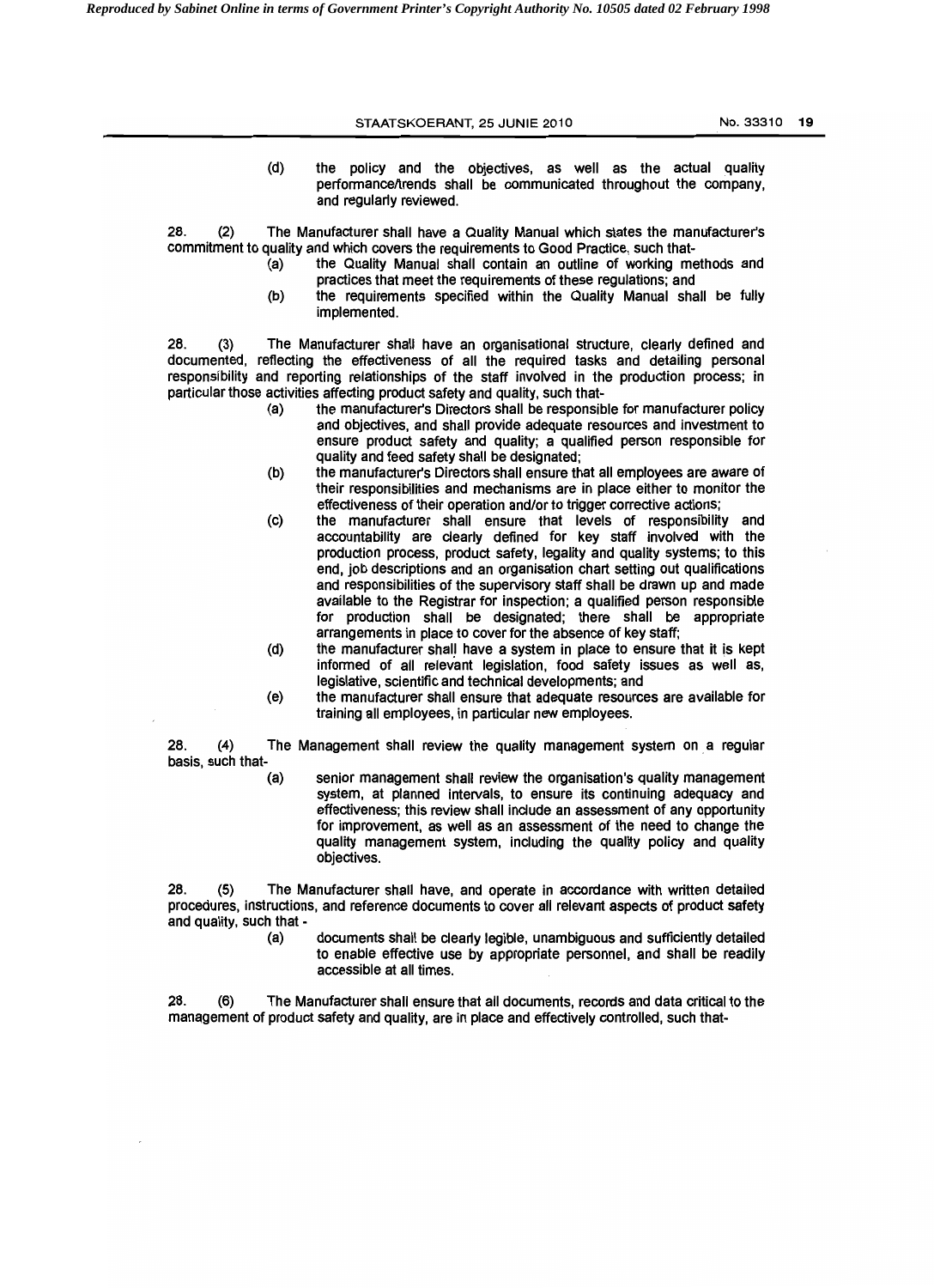| No. 33310<br>20     | GOVERNMENT GAZETTE, 25 JUNE 2010                                                                                                                                                                                                                                          |
|---------------------|---------------------------------------------------------------------------------------------------------------------------------------------------------------------------------------------------------------------------------------------------------------------------|
|                     | (a)<br>the Manufacturer shall keep in a register, relevant data comprising<br>details of purchase, transport, production and sales for effective tracing<br>from receipt to delivery;                                                                                     |
|                     | (b)<br>the documentation relating to the manufacturing process shall be<br>designed to define and control the critical points in the manufacturing<br>process and to establish and implement a quality control plan;                                                      |
|                     | the commercial documents and health certificates shall be kept for a<br>(c)<br>period of at least 2 years for presentation to the registrar; and                                                                                                                          |
|                     | (d)<br>all documents in use shall be properly authorised and be the versions as<br>issued by the manufacturer.                                                                                                                                                            |
| 28.<br>(7)<br>that- | The Manufacturer shall maintain records to demonstrate the effective control of<br>product safety and quality. These records shall include product samples as appropriate, such                                                                                           |
|                     | (a)<br>the manufacturer shall have access to a laboratory with adequate staff<br>and equipment;                                                                                                                                                                           |
|                     | a quality control plan shall be drawn up in writing and implemented, to<br>(b)<br>include, in particular, checks on the critical points, sampling procedures<br>and frequencies, methods of analysis and their frequency, compliance<br>with the specifications;          |
|                     | (c)<br>The manufacturer shall operate procedures for collation, review,<br>maintenance, storage and retrieval of all records appertaining to product<br>safety and quality; and                                                                                           |
|                     | (d)<br>the records shall be retained in good condition, for an appropriate<br>defined period, but not less than two years.                                                                                                                                                |
| 28.<br>(8)          | The Manufacturer shall have in place a procedure to inform, as appropriate, the<br>Registrar in case of hazards related to the product, such that-                                                                                                                        |
|                     | the manufacturer processing animal by-products shall inform the<br>(a)<br>Registrar, should the laboratory examination of samples or any other<br>information available reveal the existence of a serious animal health or<br>public health hazard:                       |
|                     | (b)<br>the manufacturer processing stock remedies into feed shall inform the<br>Registrar, should the laboratory examination of samples or any other<br>information available reveal the existence of a serious animal health or<br>public health hazard;                 |
|                     | (c)<br>the manufacturer processing contaminated animal feed shall inform the<br>Registrar, should the laboratory examination of samples or any other<br>information available reveal the existence of a serious animal health or<br>public health hazard; and             |
|                     | (d)<br>the manufacturer processing animal containing undesirable substances<br>shall inform the Registrar, should the laboratory examination of samples<br>or any other information available reveal the existence of a serious<br>animal health or public health hazard. |
| 28.<br>(9)          | The Manufacturer shall ensure that appropriate specifications exist for-<br>(a)<br>raw materials;<br>(b)<br>packaging materials;<br>(c)<br>processing;<br>(d)<br>finished products;                                                                                       |
|                     | (e)<br>intermediate/semi-processed products (where appropriate);<br>transport & Warehouse;<br>(f)                                                                                                                                                                         |

28. (10) The Manufacturer shall ensure that specifications according to regulation 27(9) shall be adequate, accurate, and shall ensure compliance with Occupational Health and Safety Act, 1993 (Act No. 85 of 1993) and Trade Metrology Act, 1973 (Act 77 of 1973).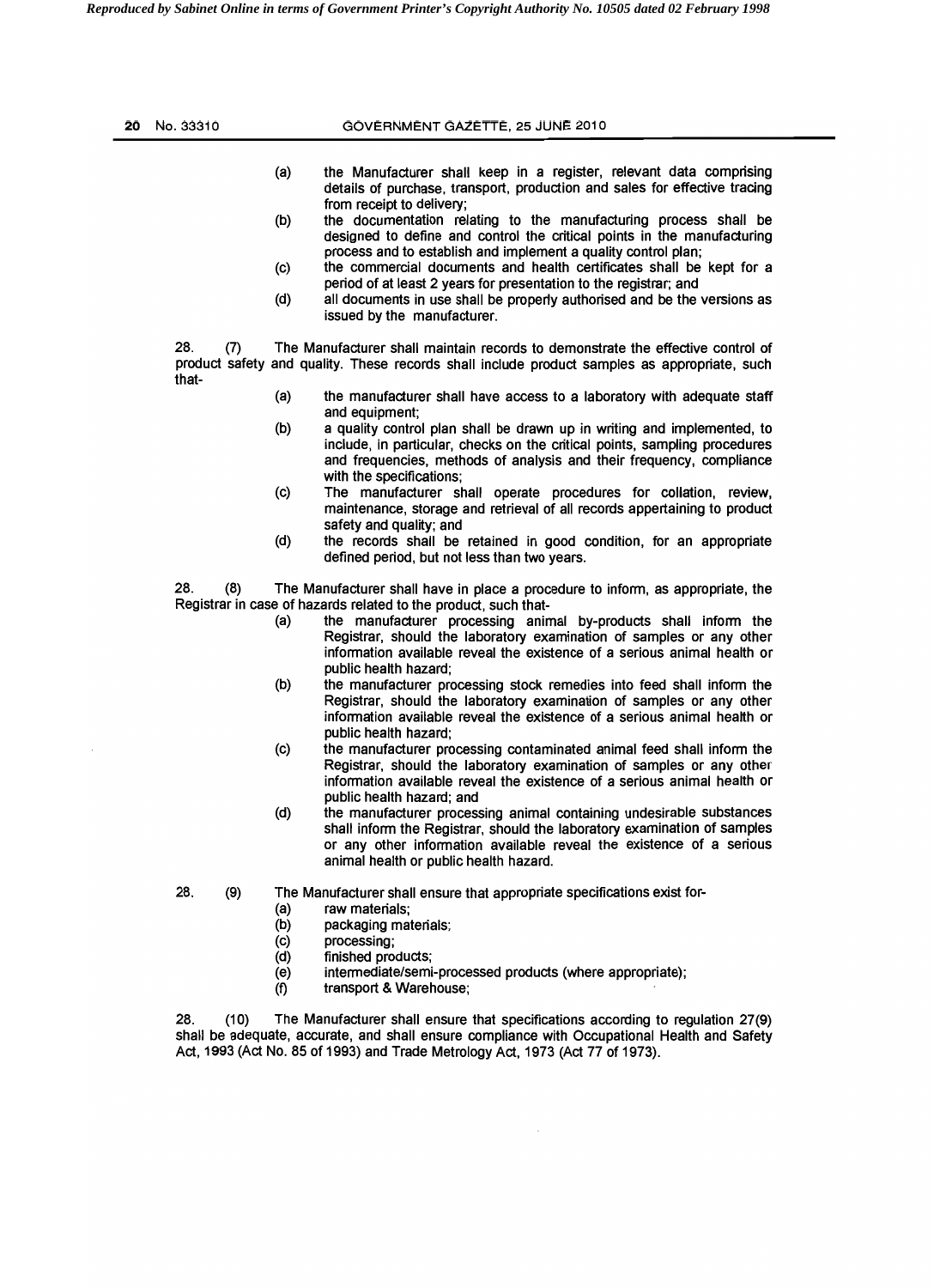STAATSKOERANT, 25 JUNIE 2010 **No. 33310 21** 

28. (11) The Manufacturer shall monitor information relating to customer perception, such as whether the customer requirements have been met or not, such that

- (a) a method for obtaining information on customer satisfaction and how to use the information shall be determined by the manufacturer; and
- (b) key performance indicators (KPI) on customer satisfaction are used as an important tool for continuous improvement of the product and service delivered; such KPls shall be developed in agreement with the customer, whenever possible.

28. (12) The Manufacturer shall audit those systems and procedures, which are critical to product safety and quality, to ensure they are in place. appropriate and complied with, such that

- (a) intemal audits shall be carried out by competent auditors, who shall be independent of the area of operation being assessed; and
- (b) documentary results of the internal audit shall be brought to the attention of the personnel responsible for the activity audited; corrective actions and time-scales for their implementation shall be agreed.

28. (13) The Manufacturer shall. when necessary. put in place investigation on processes to assess the cause of significant non-conformity with standards, specifications and procedures, which are relevant to product safety (according to HACCP principles and procedures) and quality. such that

- (a) causes of problems. when clearly identified, shall be used to re-engineer processes and/or procedures to avoid recurrence of the non-conformity; this information shall also, whenever possible, be used to predict potential problems and to amend working practices to ensure that problems do not occur;
- (b) corrective actions shall be undertaken in a timely manner to prevent a reoccurrence of the non-conformity;<br>corrective actions shall be accurately documented,
- (c) corrective actions shall be accurately documented. assigning responsibility and accountability;
- (d) HACCP is the recommended tool when taking preventive actions; a careful and detailed assessment of hazards from the product development stage up to consumption shall be performed for all products; and
- (e) changes in existing or new production lines, equipment or products, shall be based on HACCP study/review.

28. (14) The Manufacturer shall have a system in place for the registration and management of product complaints, such that

- (a) the manufacturer shall implement a system for registering and processing complaints and a system for the prompt recall of products in the distribution network; recalled products shall only be put back into circulation after undergoing a quality-control reassessment;
- (b) appropriate actions to the seriousness and frequency of the problems identified, shall be carried out promptly and effectively;
- (c) complaint records and data shall, where appropriate. be used to improve the product safety and quality. and seek to avoid a reoccurrence;
- (d) Pet Food safety complaints shall be evaluated in the light of the current HACCP plan and the defined Critical Control Points; the evaluation may lead to a review of the HACCP plan; and
- (e) livestock feeds complains shall be evaluated in light of good manufacturing practices.

28. (15) The Manufacturer shall continuously improve the quality management system. such that-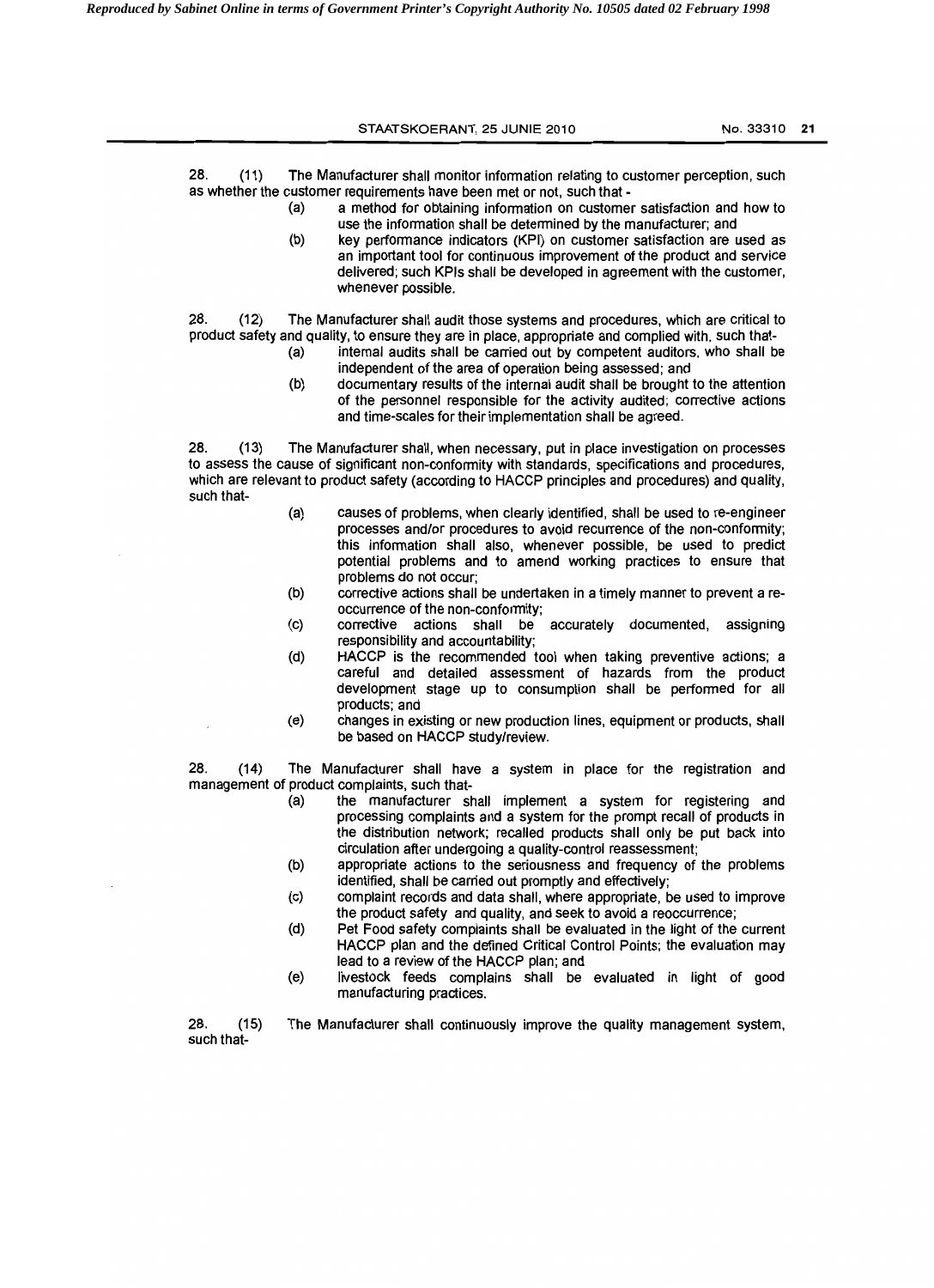# 22 No. 33310 **GOVERNMENT GAZETTE, 25 JUNE 2010**

(a) the Manufacturer shall continuously improve the effectiveness of the quality management system through the use of the quality policy, quality objectives, audit results, analysis of data, corrective and preventive actions, management review and maintaining up to date documentation.

# Substitution of Regulation 36(2)

18. The Regulations are hereby amended by the substitution of regulation 36(2) by the following regulation

36. (2) Laboratories performing such analyses shall be accredited by South African Accreditation System (SANAS) to perform such specific analyses or be accredited by an organisation that is a member of the International Laboratory Accreditation Cooperation (ILAC) to perform such specific analyses.

### Substitution of Regulation 39(2)

19. The Regulations are hereby amended by the substitution of regulation 39(2) by the following regulation;

39. (2) Any fee payable in terms of these regulations shall be paid by means of a cheque, postal order, money order in favour of the Director-General: Agriculture, Reference: Farm Feeds; if such payment is delivered by hand, they may be paid in cash in which case a receipt shall be issued, and if such fees are paid electronically through an Electronic Transfer Account payment shall be made as follows;

Account name: NDA-ACT36 of 1947 Account number: 11203102 Reference: 11F1 Branch code: 010845 Branch name: Arcadia Bank name: Standard Bank

# Amendment of Table 2

20. The regulations are here by amended by amending Table 2 as follows;

| [REG. 11(3)]                                                                                                                |                                                                                                    |                                                                                                                                                         |  |  |  |
|-----------------------------------------------------------------------------------------------------------------------------|----------------------------------------------------------------------------------------------------|---------------------------------------------------------------------------------------------------------------------------------------------------------|--|--|--|
| <b>SUBSTANCE, PRODUCTS</b>                                                                                                  | <b>FARM FEEDS</b>                                                                                  | <b>MAXIMUM CONTENT</b><br>In mg/kg (ppm) relative to a<br>farm feed with a moisture<br>content of 12% and pet food<br>with a moisture content of<br>10% |  |  |  |
| 17. Dioxins [sum of<br>polychlorinated dibenzo-para-<br>dioxins (PCDDs) and<br>polychlorinated dibenzofurans<br>(PCDFs)]*** | Feed material of plant origin<br>with the exception of<br>vegetable oils and their by-<br>products | 0.75 ng WHO-PCDD/F-<br>$TEQ/kg(0)(***)$                                                                                                                 |  |  |  |
|                                                                                                                             | Vegetable oils and their by-<br>products                                                           | 0.75 ng WHO-PCDD/F-<br>TEQ/kg( <sup>@</sup> )(****)                                                                                                     |  |  |  |
|                                                                                                                             | Feed material of mineral origin                                                                    | 1.0 ng WHO-PCDD/F-                                                                                                                                      |  |  |  |

# Table 2 UNDESIRABLE SUBSTANCES IN ANIMAL FEEDS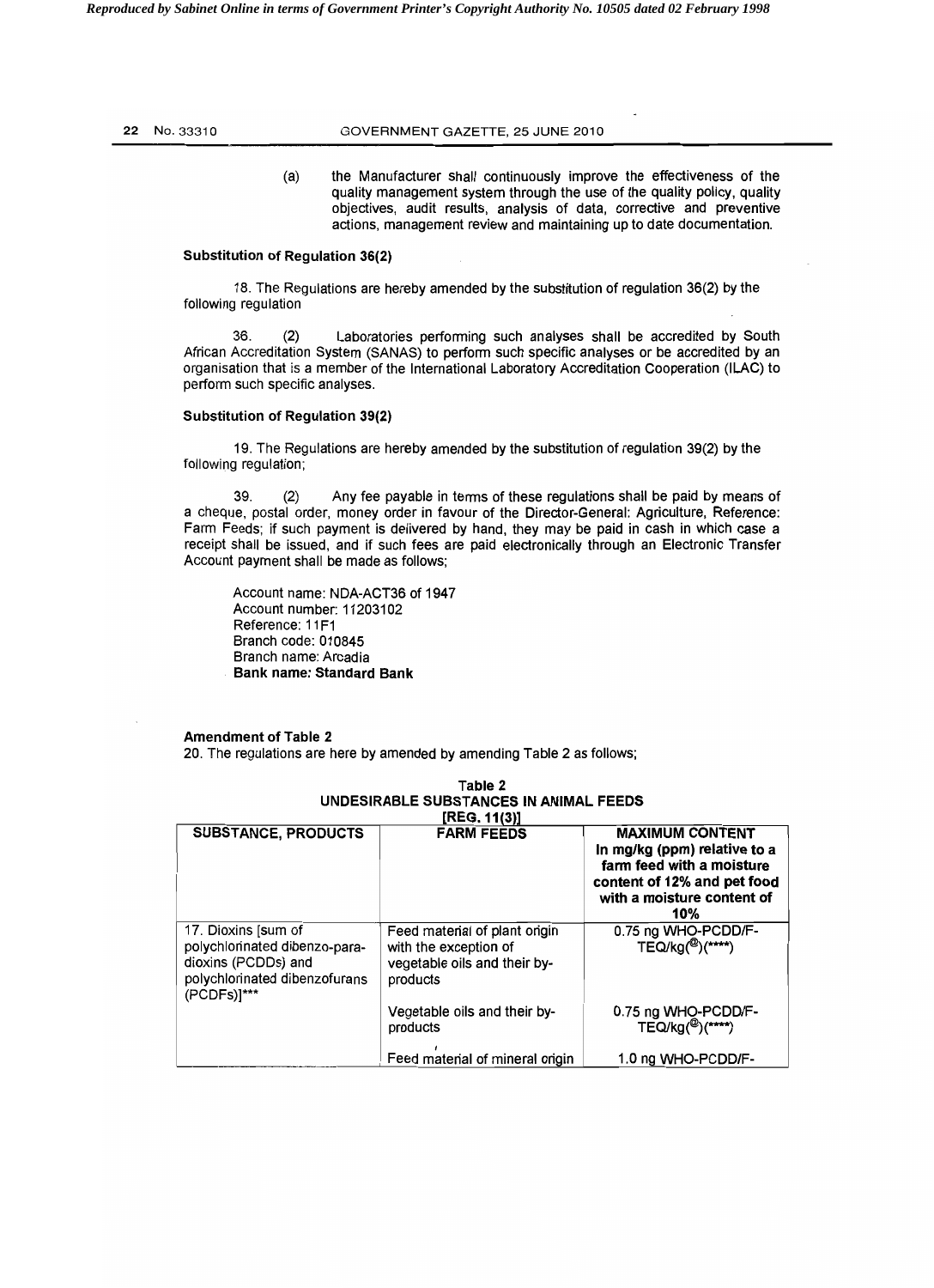STAATSKOERANT, 25 JUNIE 2010

|                                                                                                                                                    |                                                                                                                                                                                                                                                             | TEQ/kg( <sup>@</sup> )(****)                        |
|----------------------------------------------------------------------------------------------------------------------------------------------------|-------------------------------------------------------------------------------------------------------------------------------------------------------------------------------------------------------------------------------------------------------------|-----------------------------------------------------|
|                                                                                                                                                    | Animal fat, including milk fat<br>and egg fat                                                                                                                                                                                                               | 2.0 ng WHO-PCDD/F-<br>TEQ/kg( <sup>@</sup> )(****)  |
|                                                                                                                                                    | Other land animal products<br>including milk and milk<br>products and eggs and egg<br>products                                                                                                                                                              | 0.75 ng WHO-PCDD/F-<br>$TEQ/kg(2)(***)$             |
|                                                                                                                                                    | Fish oil                                                                                                                                                                                                                                                    | 6.0 ng WHO-PCDD/F-<br>TEQ/kg( <sup>@</sup> )(****)  |
|                                                                                                                                                    | Fish, other aquatic animals,<br>their products and by-products<br>with the exception of fish oil<br>and fish protein hydrolysates<br>containing more than 20%<br>fat##                                                                                      | 1.25 ng WHQ-PCDD/F-<br>TEQ/kg( <sup>@</sup> )(****) |
|                                                                                                                                                    | Fish protein hydrolysates<br>containing more than 20% fat                                                                                                                                                                                                   | 2.25 ng WHQ-PCDD/F-<br>TEQ/kg(@)(****)              |
|                                                                                                                                                    | The additives kaolinitic clay,<br>calcium sulphate dehydrate,<br>vermiculite, natrolitephonolite,<br>synthetic calcium aluminates<br>and clinoptilolite of<br>sedimentary origin belonging<br>to the functional groups of<br>binders and anti-caking agents | 0.75 ng WHO-PCDD/F-<br>TEQ/kg( <sup>@</sup> )(****) |
|                                                                                                                                                    | Additives belonging to the<br>functional group of compounds<br>of trace elements                                                                                                                                                                            | 1.0 ng WHO-PCDD/F-<br>TEQ/kg( <sup>@</sup> )(****)  |
|                                                                                                                                                    | Premixtures                                                                                                                                                                                                                                                 | 1.0 ng WHO-PCDD/F-<br>TEQ/kg( <sup>@</sup> )(****)  |
|                                                                                                                                                    | Compound feedingstuffs, with<br>the exception of feed for fur<br>animals, pet foods and feed<br>for fish                                                                                                                                                    | 0.75 ng WHO-PCDD/F-<br>TEQ/kg( <sup>@</sup> )(****) |
|                                                                                                                                                    | Feed for fish, per foods                                                                                                                                                                                                                                    | 2.25 ng WHO-PCDD/F-<br>TEQ/kg( <sup>@</sup> )(****) |
| 18. Sum of dioxins and dioxin-<br>like PCBs [sum of<br>polychlorinated dibenzo-para-<br>dioxins (PCDDs),<br>polychlorinated biphenyls<br>(PCBs)*** | Feed material of plant origin<br>with the exception of<br>vegetable oils and their by-<br>products                                                                                                                                                          | 1.25 ng WHO-PCDD/F-PCB-<br>TEQ/kg (****)            |

 $\mathcal{L}_{\mathcal{A}}$ 

 $\mathcal{L}_{\mathcal{A}}$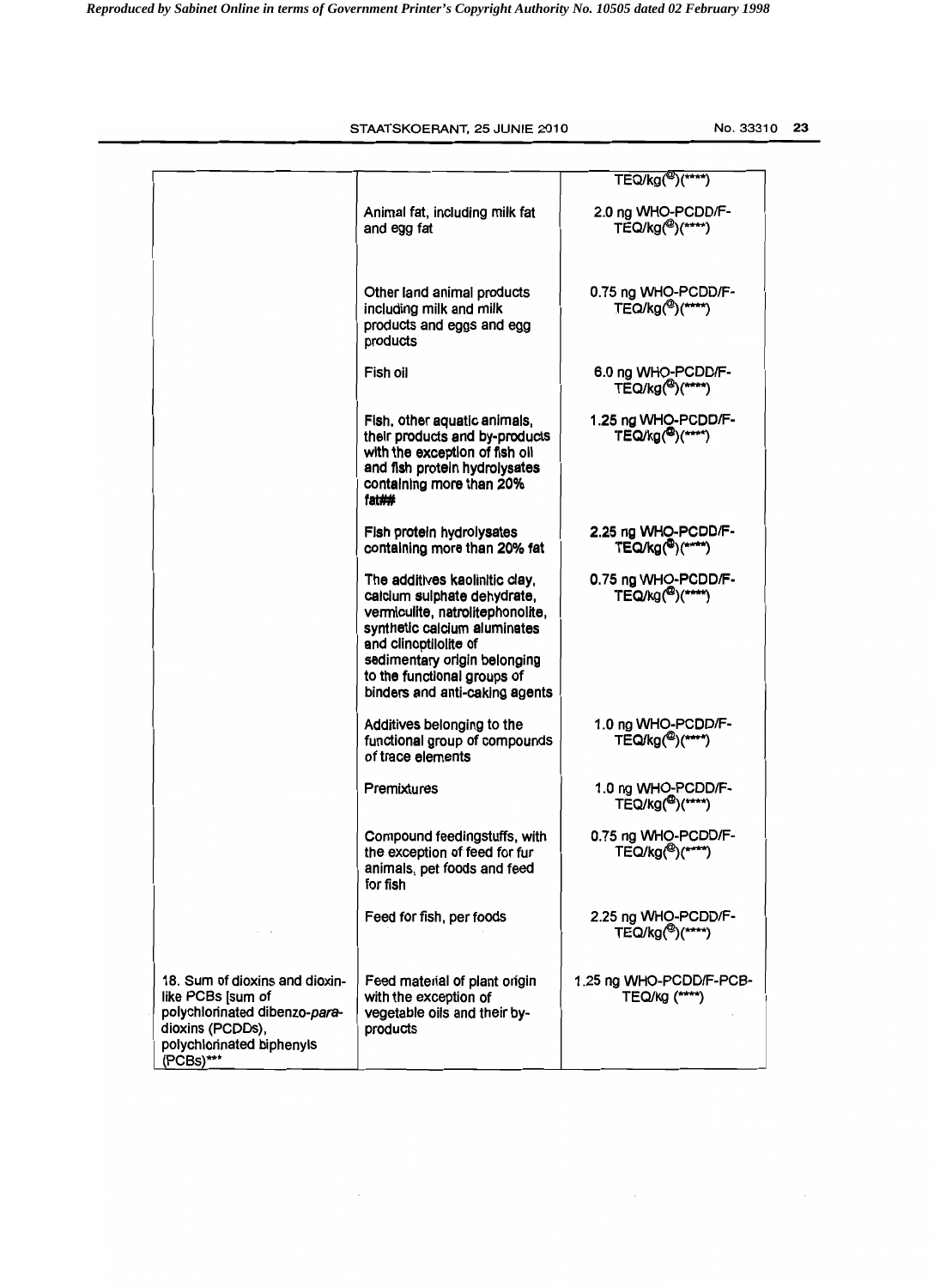# **24** No.33310 GOVERNMENT GAZETTE, 25 JUNE 2010

| Vegetable oils and their by-<br>products                                                                                                                                                                                                                    | 1.5 ng WHO-PCDD/F-PCB-<br>TEQ/kg (****)   |
|-------------------------------------------------------------------------------------------------------------------------------------------------------------------------------------------------------------------------------------------------------------|-------------------------------------------|
| Feed material of mineral origin                                                                                                                                                                                                                             | 1.5 ng WHO-PCDD/F-PCB-<br>TEQ/kg (****)   |
| Animal fat, including milk fat<br>and egg fat                                                                                                                                                                                                               | 3.0 ng WHO-PCDD/F-PCB-<br>TEQ/kg (****)   |
| Other land animal products<br>including milk and milk<br>products and eggs and egg<br>products                                                                                                                                                              | 1.25 ng WHO-PCDD/F-PCB-<br>TEQ/kg (*****) |
| Fish oil                                                                                                                                                                                                                                                    | 24.0 ng WHO-PCDD/F-PCB-<br>TEQ/kg (****)  |
| Fish, other aquatic animals,<br>their products and by-products<br>with the exception of fish oil<br>and fish protein hydrolysates<br>containing more than 20%<br>fat##                                                                                      | 4.5 ng WHO-PCDD/F-PCB-<br>TEQ/kg (****)   |
| Fish protein hydrolysates<br>containing more than 20% fat                                                                                                                                                                                                   | 11.0 ng WHO-PCDD/F-PCB-<br>TEQ/kg (****)  |
| The additives kaolinitic clay,<br>calcium sulphate dehydrate,<br>vermiculite, natrolitephonolite,<br>synthetic calcium aluminates<br>and clinoptilolite of<br>sedimentary origin belonging<br>to the functional groups of<br>binders and anti-caking agents | 1.5 ng WHO-PCDD/F-PCB-<br>TEQ/kg (****)   |
| Additives belonging to the<br>functional group of compounds<br>of trace elements                                                                                                                                                                            | 1.5 ng WHO-PCDD/F-PCB-<br>TEQ/kg (****)   |
| Premixtures                                                                                                                                                                                                                                                 | 1.5 ng WHO-PCDD/F-PCB-<br>TEQ/kg (****)   |
| Compound feedingstuffs, with<br>the exception of feed for fur<br>animals, pet foods and feed<br>for fish                                                                                                                                                    | 1.5 ng WHO-PCDD/F-PCB-<br>TEQ/kg (****)   |
| Feed for fish, per foods                                                                                                                                                                                                                                    | 7.0 ng WHO-PCDD/F-PCB-<br>TEQ/kg (****)   |
|                                                                                                                                                                                                                                                             |                                           |
|                                                                                                                                                                                                                                                             |                                           |

I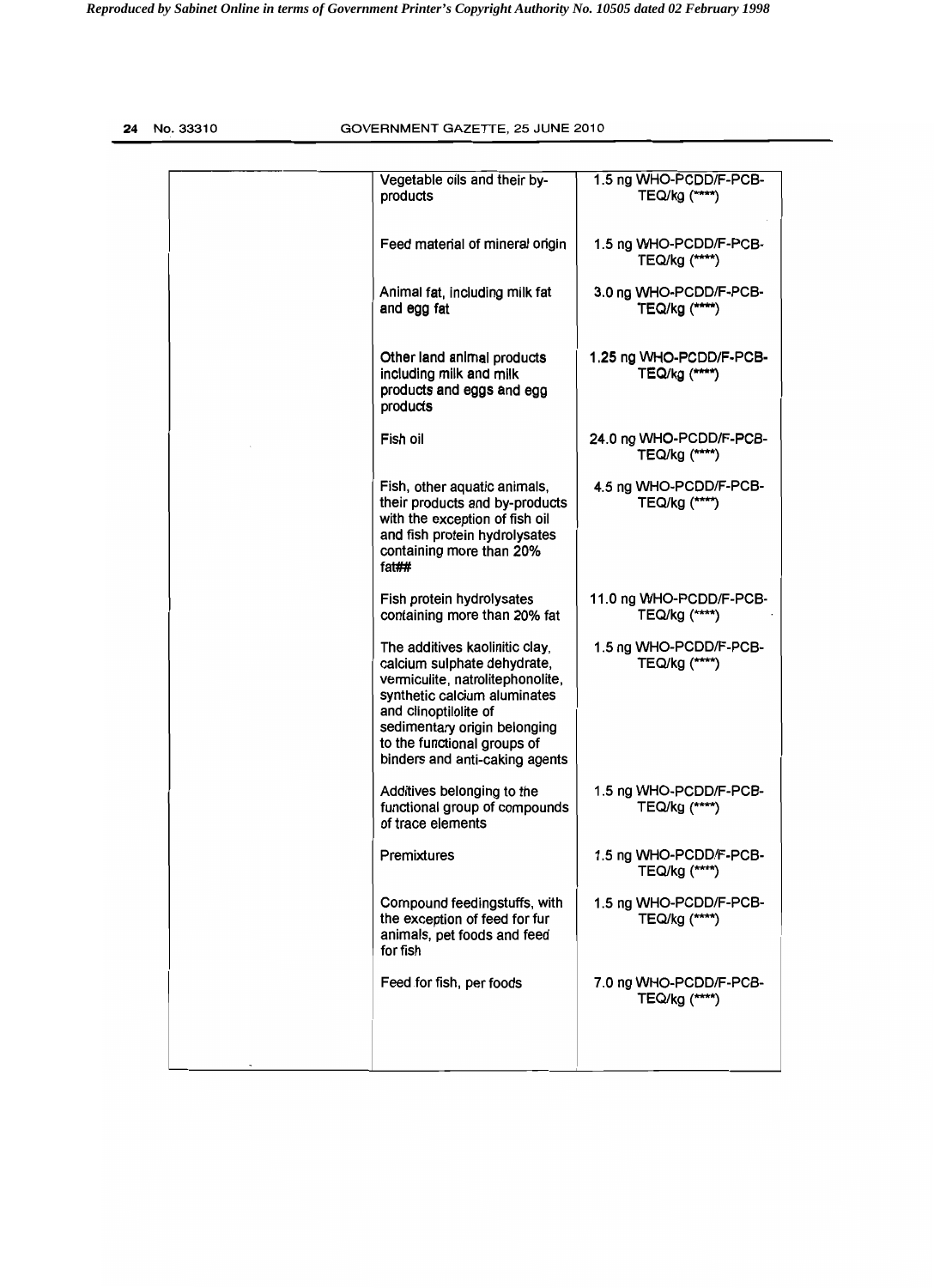# STAATSKOERANT, 25 JUNIE 2010 10 No. 33310 25

| 40. Total mould count and<br>yeast | Feed ingredients and<br>complete feed for all species | $5000$ cfu/g |
|------------------------------------|-------------------------------------------------------|--------------|
| 41. Escherica Coli 0157:H7         | Feed ingredients and<br>complete feed for all species | 10 $ctu/a$   |
| 42. Enterobacteriaceae TEC         | Feed ingredients and<br>complete feed for all species | $1000$ cfu/g |
| 43. Salmonella in 25g              | Feed ingredients and<br>complete feed for all species | Absent       |
| 44. Clostridium                    | Feed ingredients and<br>complete feed for all species | 10 $ctu/g$   |

(<sup>@</sup>) The separate maximum level for dioxins (PCDD/F) remains applicable for a temporary period. The prod**ucts in**tended for animal feed mentioned in point 27a have to comply both with the maximum levels for dioxins and with the maximum levels for the sum of dioxins and dioxin-like PCBs during that temporary period.

(##) Fresh fish directly delivered and used without intermediate processing for the production of feed for fur animals is not subject to the maximum levels, while maximum levels of 4,0 ng WHO-PCDD/F-TEQlkg product and 8,0 ng WHO-PCDD/F-PCB-TEQ/kg product are applicable to fresh fish used for the direct feeding of pet animals, zoo and circus animals, The products, processed animal proteins produced from these animals (fur animals, pet animals, zoo and circus animals) cannot enter the food chain and cannot be fed to farmed animals which are kept, fattened or bred for the production of food.

## Substitution of Table 3

21. The Regulations are hereby amended by the substitution of Table 3 with the following table;

# TABLE 3 PROHIBITED INGREDIENTS  $[REG. 11(4)(d)]$

1. Faeces, urine as well as separated digestive tract content resulting from the emptying of or removal of the digestive tract.

2. Processed hide and hide treated with tanning substances, including its waste.

- 3. Seeds and other plant propagating materials which, after harvest, have undergone specific treatment with plant protection products for their intended use (propagation), and any derived byproducts.
- 4. Wood, sawdust and other materials derived from wood treated with wood protection products.
- 5. Sludge from sewage plants treating waste waters.
- 6. Solid urban waste, such as household waste.
- 7. Untreated waste from eating places.
- 8. The packaging and parts of packaging orthe use of products from the agri-food industry.
- 9. Untreated or unsterilized poultry litter
- 10. Processed hair and its by-product